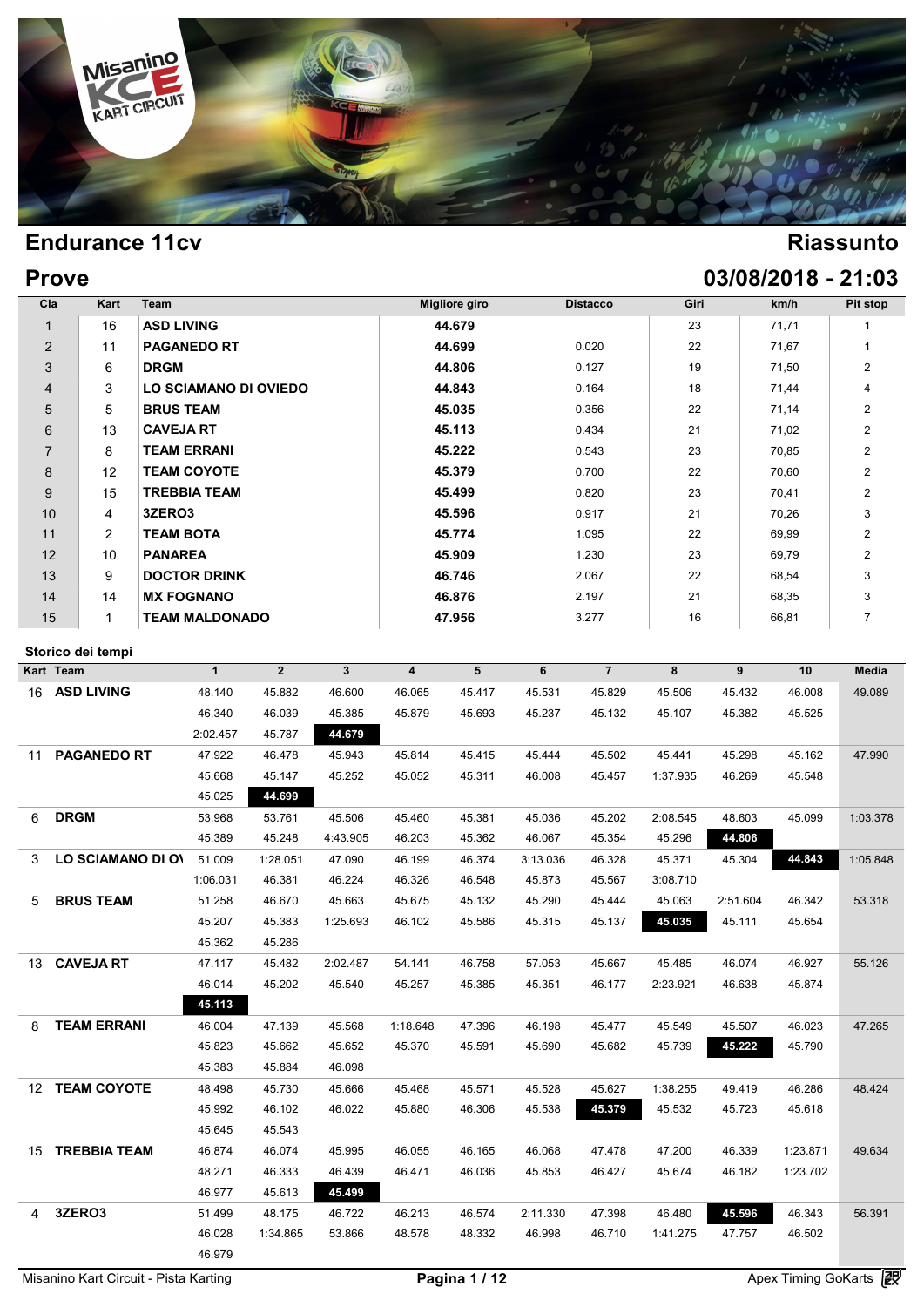

|    | Eliuulalice Ticv      |          |                |          |          |          |          |                |        |          |          | маээини  |
|----|-----------------------|----------|----------------|----------|----------|----------|----------|----------------|--------|----------|----------|----------|
|    | Kart Team             |          | $\overline{2}$ | 3        | 4        | 5        | 6        | $\overline{7}$ | 8      | 9        | 10       | Media    |
| 2  | <b>TEAM BOTA</b>      | 47.584   | 46.259         | 46.845   | 46.125   | 46.492   | 46.360   | 45.774         | 46.446 | 45.997   | 1:39.954 | 50.916   |
|    |                       | 48.114   | 47.085         | 46.464   | 46.761   | 47.423   | 47.291   | 46.734         | 46.513 | 48.175   | 46.637   |          |
|    |                       | 48.255   | 1:22.866       |          |          |          |          |                |        |          |          |          |
| 10 | <b>PANAREA</b>        | 47.002   | 46.253         | 46.417   | 46.701   | 46.129   | 46.142   | 45.909         | 46.106 | 46.235   | 1:42.842 | 50.356   |
|    |                       | 47.591   | 46.713         | 46.859   | 46.718   | 46.731   | 46.510   | 46.753         | 46.092 | 46.627   | 46.314   |          |
|    |                       | 1:18.078 | 47.475         | 46.009   |          |          |          |                |        |          |          |          |
| 9  | <b>DOCTOR DRINK</b>   | 50.661   | 48.576         | 48.395   | 1:11.274 | 51.486   | 49.130   | 48.898         | 48.216 | 48.047   | 48.833   | 52.998   |
|    |                       | 47.775   | 1:30.590       | 50.082   | 47.311   | 48.115   | 47.294   | 1:23.959       | 50.184 | 46.800   | 46.800   |          |
|    |                       | 46.792   | 46.746         |          |          |          |          |                |        |          |          |          |
| 14 | <b>MX FOGNANO</b>     | 1:00.564 | 52.873         | 51.262   | 49.536   | 49.742   | 50.920   | 1:45.747       | 53.315 | 48.798   | 48.464   | 56.678   |
|    |                       | 47.922   | 46.876         | 47.642   | 1:37.494 | 51.025   | 49.066   | 48.585         | 47.353 | 47.377   | 46.902   |          |
|    |                       | 1:28.777 |                |          |          |          |          |                |        |          |          |          |
|    | <b>TEAM MALDONADO</b> | 52.554   | 49.751         | 51.303   | 1:22.775 | 1:30.597 | 1:04.445 | 53.145         | 49.627 | 1:42.921 | 50.019   | 1:10.010 |
|    |                       | 1:40.634 | 54.268         | 1:26.066 | 1:41.554 | 1:22.553 | 47.956   |                |        |          |          |          |

# **Qualifiche 03/08/2018 - 21:23**

| Cla            | Kart           | Team                  | Migliore giro | <b>Distacco</b> | Giri | km/h  | Pit stop | Pena    |
|----------------|----------------|-----------------------|---------------|-----------------|------|-------|----------|---------|
| 1              | 16             | <b>ASD LIVING</b>     | 44.524        |                 | 14   | 71,96 |          |         |
| $\overline{2}$ | 3              | LO SCIAMANO DI OVIEDO | 44.621        | 0.097           | 13   | 71,80 |          |         |
| 3              | 13             | <b>CAVEJA RT</b>      | 44.677        | 0.153           | 13   | 71,71 |          |         |
| $\overline{4}$ | 6              | <b>DRGM</b>           | 44.745        | 0.221           | 13   | 71,60 |          |         |
| 5              | 11             | <b>PAGANEDO RT</b>    | 44.850        | 0.326           | 14   | 71,43 |          |         |
| 6              | 12             | <b>TEAM COYOTE</b>    | 44.925        | 0.401           | 14   | 71,31 |          |         |
| $\overline{7}$ | 5              | <b>BRUS TEAM</b>      | 44.986        | 0.462           | 13   | 71,22 |          |         |
| 8              | 10             | <b>PANAREA</b>        | 45.153        | 0.629           | 13   | 70,95 |          |         |
| 9              | 8              | <b>TEAM ERRANI</b>    | 45.164        | 0.640           | 12   | 70,94 |          |         |
| 10             | 15             | <b>TREBBIA TEAM</b>   | 45.303        | 0.779           | 13   | 70,72 |          |         |
| 11             | $\mathbf{1}$   | <b>TEAM MALDONADO</b> | 45.311        | 0.787           | 14   | 70,71 |          |         |
| 12             | $\overline{2}$ | <b>TEAM BOTA</b>      | 45.410        | 0.886           | 14   | 70,55 |          |         |
| 13             | 14             | <b>MX FOGNANO</b>     | 45.683        | 1.159           | 13   | 70,13 |          |         |
| 14             | 9              | <b>DOCTOR DRINK</b>   | 46.356        | 1.832           | 12   | 69,11 |          |         |
| 15             | 4              | 3ZERO3                | 45.544        | 1.020           | 13   | 70,34 |          | 3 Posti |

## **Storico dei tempi**

|                 | Storico dei tempi  |        |                |        |        |        |        |        |        |                      |                |        |
|-----------------|--------------------|--------|----------------|--------|--------|--------|--------|--------|--------|----------------------|----------------|--------|
|                 | Kart Team          | 1      | $\overline{2}$ | 3      | 4      | 5      | 6      | 7      | 8      | 9                    | 10             | Media  |
| 16              | <b>ASD LIVING</b>  | 44.886 | 45.415         | 44.710 | 44.694 | 44.529 | 44.617 | 50.922 | 45.518 | 44.767               | 44.524         | 45.258 |
|                 |                    | 44.991 | 44.701         | 44.819 | 44.527 |        |        |        |        |                      |                |        |
| 3               | LO SCIAMANO DI OV  | 45.102 | 45.420         | 45.523 | 45.047 | 44.849 | 45.090 | 45.318 | 45.134 | 44.914               | 47.733         | 45.274 |
|                 |                    | 44.828 | 44.991         | 44.621 |        |        |        |        |        |                      |                |        |
| 13 <sup>1</sup> | <b>CAVEJA RT</b>   | 44.690 | 44.679         | 44.737 | 44.859 | 44.961 | 44.689 | 44.677 | 44.811 | 44.921               | 46.473         | 44.984 |
|                 |                    | 45.261 | 44.883         | 45.152 |        |        |        |        |        |                      |                |        |
| 6               | <b>DRGM</b>        | 44.761 | 44.919         | 45.062 | 45.131 | 45.565 | 44.745 | 45.085 | 44.917 | 46.748               | 44.981         | 45.446 |
|                 |                    | 47.810 | 46.221         | 44.856 |        |        |        |        |        |                      |                |        |
| 11              | <b>PAGANEDO RT</b> | 45.303 | 44.942         | 44.979 | 45.510 | 44.850 | 45.169 | 45.148 | 44.975 | 44.933               | 45.060         | 45.061 |
|                 |                    | 44.994 | 45.053         | 44.957 | 44.990 |        |        |        |        |                      |                |        |
| 12 <sup>°</sup> | <b>TEAM COYOTE</b> | 47.089 | 45.322         | 45.112 | 44.997 | 44.971 | 46.058 | 45.177 | 45.869 | 45.367               | 45.203         | 45.381 |
|                 |                    | 45.008 | 45.177         | 45.070 | 44.925 |        |        |        |        |                      |                |        |
|                 |                    |        |                |        |        | - -    |        |        |        | $\sim$ $\sim$ $\sim$ | $-1$ $-1$ $-1$ | æ      |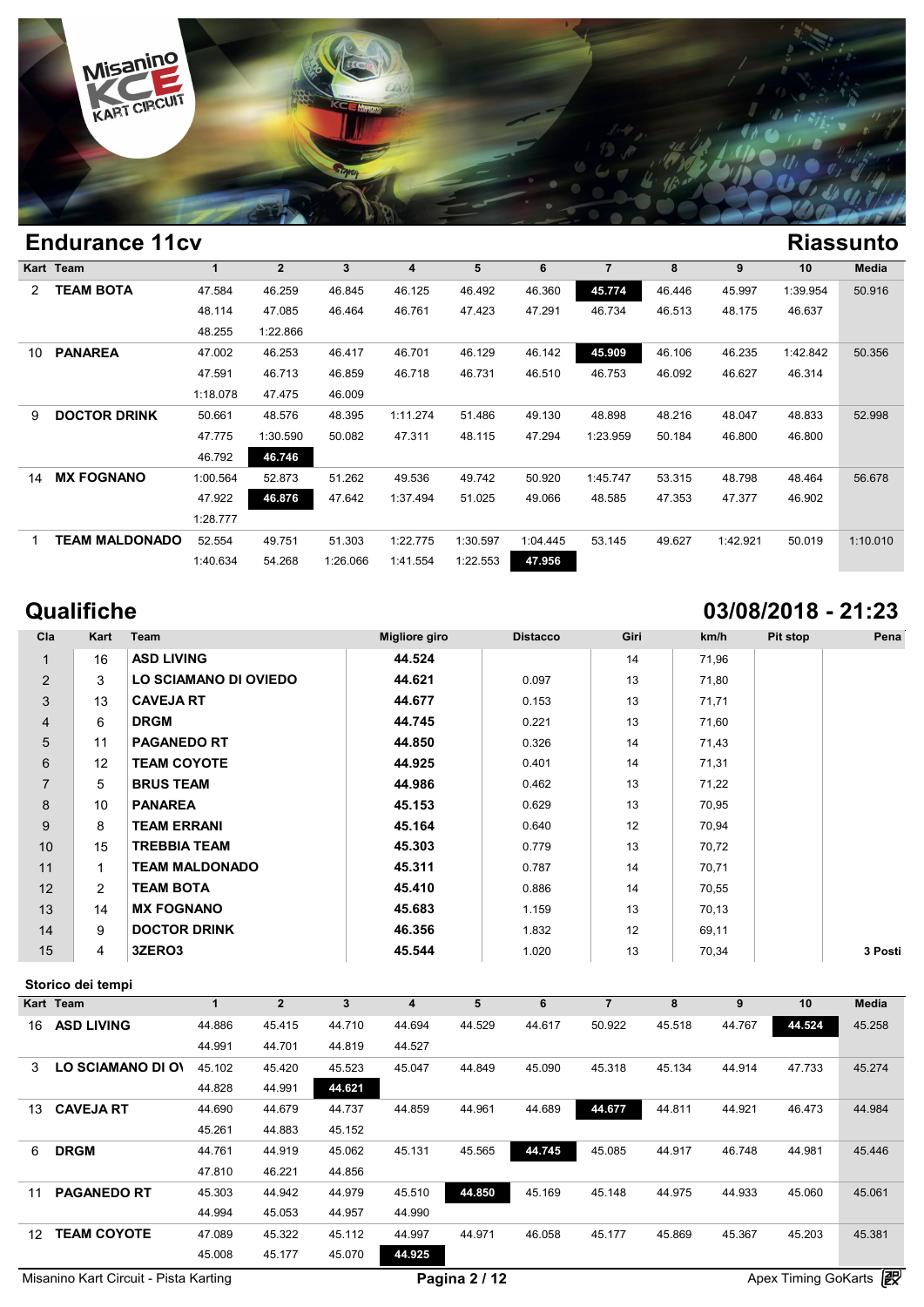

## **Endurance 11cv Riassunto Kart Team 1 2 3 4 5 6 7 8 9 10 Media** 5 **BRUS TEAM** 45.680 45.020 45.159 45.081 45.241 46.016 45.231 46.873 45.119 **44.986** 46.360  $\begin{array}{cccccc} \n1 & 2 & 3 & 4 \\
\hline\n45.680 & 45.020 & 45.159 & 45.08 \\
\hline\n45.091 & 44.988 & 58.198 \\
\hline\n45.486 & 45.767 & 45.040 & 45.2\n\end{array}$ 10 **PANAREA** 45.486 45.767 45.940 45.258 45.864 46.015 **45.153** 45.488 45.357 45.771 45.627 45.680 45.020 45.159 45.03<br>45.091 44.988 58.198<br>45.486 45.767 45.940 45.29<br>45.683 45.657 45.723 8 **TEAM ERRANI 45.164** 45.326 45.410 45.590 45.583 1:02.311 53.437 **45.164** 56.443 46.044 48.416 45.486 45.767 45.94<br>45.683 45.657 45.77<br>45.164 45.326 45.4<br>45.361 45.167 15 **TREBBIA TEAM** 45.404 45.593 45.315 45.535 45.423 45.903 45.838 45.615 **45.303** 45.802 45.612 45.164 45.326 45.410 45.5<br>45.361 45.167<br>45.404 45.593 45.315 45.5<br>45.808 45.782 45.644 1 **TEAM MALDONADO** 47.498 45.461 45.329 45.647 45.512 45.500 46.071 45.803 **45.311** 45.490 45.757 45.404 45.593 45.315 45.535 45.42<br>45.808 45.782 45.644<br>47.498 45.461 45.329 45.647 45.5<br>45.708 45.848 45.862 45.565 2 **TEAM BOTA** 46.067 45.749 45.936 46.405 **45.410** 45.836 45.511 46.810 45.884 45.908 45.844 47.498 45.461 45.329 45.647 45.5<br>45.708 45.848 45.862 45.565<br>46.067 45.749 45.936 46.405 45.41<br>45.603 45.588 45.543 45.579 14 **MX FOGNANO** 47.102 47.225 46.480 46.509 46.612 47.081 **45.683** 45.780 45.943 46.231 46.339 46.067 45.749 45.936 46.44<br>45.603 45.588 45.543 45.5<br>47.102 47.225 46.480 46.54<br>45.882 45.904 45.976 9 **DOCTOR DRINK** 46.602 46.890 46.405 46.864 48.219 46.687 **46.356** 46.424 46.464 47.345 46.771 47.102 47.225 46.48<br>45.882 45.904 45.9<br>46.602 46.890 46.44<br>46.436 46.565 4 **3ZERO3** 46.472 46.055 46.360 45.750 46.624 46.089 46.672 **45.544** 45.767 47.071 46.255 46.602 46.890 46.405 46.8<br>
46.436 46.565<br>
46.472 46.055 46.360 45.7<br>
46.311 46.260 46.351

## **Finale 03/08/2018 - 21:59**

| Cla            | Kart              | Team                  | Giri | <b>Distacco</b> | Interv. | km/h  | Migliore giro | Pit stop       | Pena |
|----------------|-------------------|-----------------------|------|-----------------|---------|-------|---------------|----------------|------|
| $\mathbf{1}$   | 6                 | <b>DRGM</b>           | 148  |                 |         | 65,65 | 44.709        | $\overline{7}$ |      |
| 2              | 16                | <b>ASD LIVING</b>     | 148  | 24.777          | 24.777  | 65,42 | 44.562        | $\overline{7}$ |      |
| 3              | 5                 | <b>BRUS TEAM</b>      | 148  | 28.328          | 3.551   | 65,39 | 44.320        | $\overline{7}$ |      |
| 4              | 13                | <b>CAVEJA RT</b>      | 148  | 33.399          | 5.071   | 65,35 | 44.769        | $\overline{7}$ |      |
| 5              | 11                | <b>PAGANEDO RT</b>    | 148  | 42.100          | 8.701   | 65,27 | 44.652        | $\overline{7}$ |      |
| 6              | $12 \overline{ }$ | <b>TEAM COYOTE</b>    | 147  | 1 Giro          | 1 Giro  | 65,15 | 44.595        | $\overline{7}$ |      |
| $\overline{7}$ | 3                 | LO SCIAMANO DI OVIEDO | 147  | 1 Giro          | 12.483  | 65,04 | 44.708        | $\overline{7}$ |      |
| 8              | 8                 | <b>TEAM ERRANI</b>    | 147  | 1 Giro          | 22.808  | 64,83 | 44.684        | $\overline{7}$ |      |
| 9              | 10                | <b>PANAREA</b>        | 145  | 3 Giri          | 2 Giri  | 64,17 | 44.998        | $\overline{7}$ |      |
| 10             | 15                | <b>TREBBIA TEAM</b>   | 145  | 3 Giri          | 11.434  | 64,07 | 44.912        | $\overline{7}$ |      |
| 11             | 4                 | 3ZERO3                | 144  | 4 Giri          | 1 Giro  | 63,69 | 45.296        | $\overline{7}$ |      |
| 12             | $\overline{2}$    | <b>TEAM BOTA</b>      | 141  | 7 Giri          | 3 Giri  | 62,66 | 45.166        | 6              | 5 G. |
| 13             | 14                | <b>MX FOGNANO</b>     | 141  | 7 Giri          | 21.925  | 62,47 | 45.553        | $\overline{7}$ |      |
| 14             | 9                 | <b>DOCTOR DRINK</b>   | 140  | 8 Giri          | 1 Giro  | 62,09 | 45.644        | $\overline{7}$ |      |
| 15             |                   | TEAM MALDONADO        | 137  | 11 Giri         | 3 Giri  | 60,67 | 45.552        | $\overline{7}$ |      |

**Penalità**

| Ora   | Team                | Penalità     | <b>Motivo</b>                  |
|-------|---------------------|--------------|--------------------------------|
| 00:34 | <b>BRUS TEAM</b>    | Avvertimento | Tempo in pit $01:10$ (Giro 41) |
| 00:51 | <b>CAVEJA RT</b>    | Avvertimento | Tempo in pit $01:19$ (Giro 62) |
| 00:52 | <b>TREBBIA TEAM</b> | Avvertimento | Tempo in pit 01:09 (Giro 62)   |
| 01:24 | <b>PANAREA</b>      | Avvertimento | Tempo in pit 01:19 (Giro 100)  |

## **Storico dei tempi**

|   | Storico dei tempi |        |        |        |        |        |        |        |        |        |        |        |
|---|-------------------|--------|--------|--------|--------|--------|--------|--------|--------|--------|--------|--------|
|   | Kart Team         |        |        |        |        | 5      | 6      |        | 8      |        | 10     | Media  |
| 6 | <b>DRGM</b>       | 45.353 | 45.233 | 44.919 | 45.190 | 44.940 | 44.947 | 45.034 | 44.928 | 45.186 | 45.213 | 48.798 |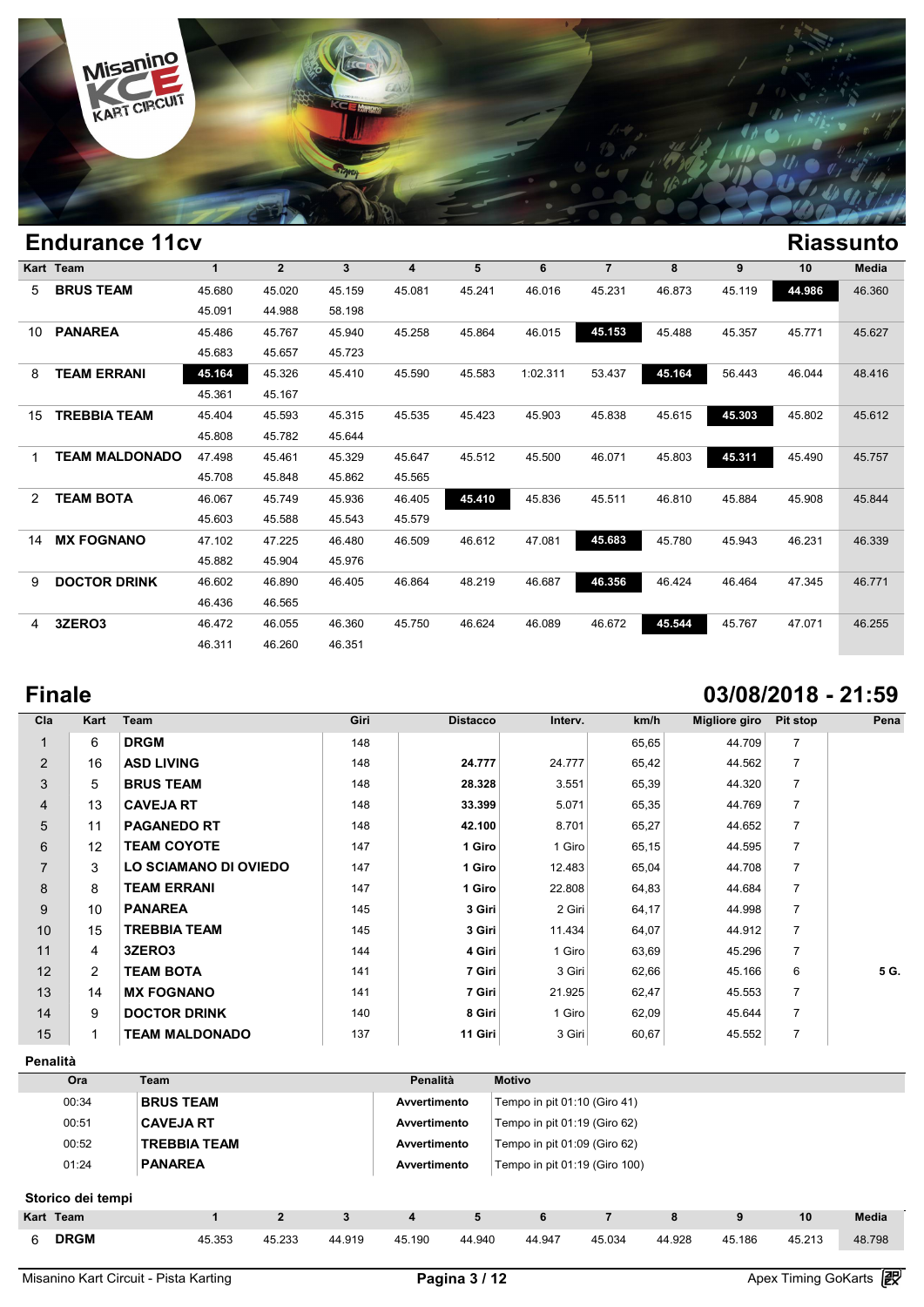

## **Endurance 11cv Riassunto Kart Team 1 2 3 4 5 6 7 8 9 10 Media 1**<br>
1 2 3 4 5 6 7 8 9 10 Med<br>
44.932 45.386 44.828 44.825 45.072 45.099 44.948 45.254 44.942 45.046<br>
44.932 44.869 45.089 44.923 3:02.340 45.763 45.344 45.555 44.936 1 2 3 4 5 6 7 8 9 10 Med<br>44.932 45.386 44.828 44.825 45.072 45.099 44.948 45.254 44.942 45.046<br>44.922 44.868 45.088 44.981 44.973 2:02.249 45.763 45.244 45.505 44.826<br>45.027 45.005 45.008 45.224 44.970 45.127 45.908 45.504 1 2 3 4 5 6 7 8 9 10 Med<br>
44.932 45.386 44.828 44.825 45.072 45.099 44.948 45.254 44.942 45.046<br>
44.922 44.868 45.088 44.981 44.973 2:02.249 45.763 45.244 45.505 44.826<br>
45.027 45.005 45.008 45.224 44.979 45.127 45.898 45 44.932 45.386 44.828 44.825 45.072 45.099 44.948 45.254 44.942 45.046<br>44.922 44.868 45.088 44.981 44.973 2:02.249 45.763 45.244 45.505 44.826<br>45.027 45.005 45.008 45.224 44.979 45.127 45.898 45.504 45.258 45.013<br>44.980 45. 44.922 44.868 45.088 44.981 44.973 2:02.249 45.763 45.244 45.505 44.826<br>45.027 45.005 45.008 45.224 44.979 45.127 45.898 45.504 45.258 45.013<br>44.980 45.115 44.917 44.891 44.933 45.102 44.902 45.811 45.430 44.919<br>44.992 2:0 45.027 45.005 45.008 45.224 44.979 45.127 45.898 45.504 45.258 45.013<br>44.980 45.115 44.917 44.891 44.933 45.102 44.902 45.811 45.430 44.919<br>44.992 2:01.370 46.075 45.197 44.983 45.320 44.993 45.362 44.896 44.728 44.810 45. 44.980 45.115 44.917 44.891 44.933 45.102 44.902 45.811 45.430 44.919<br>44.992 2:01.370 46.075 45.197 44.983 45.320 44.993 45.362 44.896 44.709<br>44.728 44.810 45.155 44.973 44.976 44.974 44.982 44.849 45.033 45.037<br>44.807 45. 44.992 2:01.370 46.075 45.197 44.983 45.320 44.993 45.362 44.896 44.709<br>44.728 44.810 45.155 44.973 44.976 44.974 44.982 44.849 45.033 45.037<br>44.807 45.146 45.112 44.909 45.056 44.929 44.998 2:02.245 46.302 45.302<br>45.177 4 44.728 44.810 45.155 44.973 44.976 44.974 44.982 44.849 45.033 45.037<br>44.807 45.146 45.112 44.909 45.056 44.929 44.998 2:02.245 46.302 45.302<br>45.177 44.993 45.182 45.106 45.010 45.066 45.159 45.271 45.221 45.178<br>45.218 45. 44.807 45.146 45.112 44.909 45.056 44.929 44.998 2:02.245 46.302 45.302<br>45.177 44.993 45.182 45.106 45.010 45.066 45.159 45.271 45.221 45.178<br>45.218 45.489 45.301 45.331 45.509 45.371 45.300 45.048 45.275 45.146<br>45.096 45. 45.177 44.993 45.182 45.106 45.010 45.066 45.159 45.271 45.221 45.178<br>45.218 45.489 45.301 45.331 45.509 45.371 45.300 45.048 45.275 45.146<br>45.096 45.099 2:01.778 45.913 44.936 45.643 45.013 45.123 45.589 44.895<br>45.096 45. 45.218 45.489 45.301 45.331 45.509 45.371 45.300 45.048 45.275 45.146<br>45.096 45.099 2:01.778 45.913 44.936 45.643 45.013 45.123 45.589 44.895<br>45.096 45.402 45.106 44.844 45.027 44.984 44.936 44.989 45.347 45.041<br>44.746 45. 45.096 45.099 2:01.778 45.913 44.936 45.643 45.013 45.123 45.589 44.895<br>45.096 45.402 45.106 44.844 45.027 44.984 44.936 44.989 45.347 45.041<br>44.746 45.357 44.987 45.372 44.811 45.054 44.908 44.760 2:01.938 2:02.113<br>2:02.7 45.096 45.402 45.106 44.844 45.027 44.984 44.936 44.989 45.3<br>44.746 45.357 44.987 45.372 44.811 45.054 44.908 44.760 2:01.9<br>2:02.747 45.507 45.207 45.485 45.180 44.973 45.023 44.836 44.8<br>45.122 45.586 45.422 46.448 45.044 16 **ASD LIVING** 45.545 46.012 45.403 45.025 45.085 45.089 45.096 44.954 45.662 45.706 48.962 45.122 45.507 45.207 45.485 45.180 44.973 45.023 44.836 44.853 45.414<br>45.122 45.586 45.422 46.448 45.044 45.553 46.458 46.107<br>45.545 46.012 45.403 45.025 45.085 45.089 45.096 44.954 45.662 45.706 48.9<br>45.443 45.383 45.265 45.122 45.586 45.422 46.448 45.044 45.553 46.458 46.107<br>45.545 46.012 45.403 45.025 45.085 45.089 45.096 44.954 45.662 45.706 48.9<br>45.443 45.383 45.265 45.247 45.884 44.717 44.998 44.921 45.269 44.845<br>45.241 44.989 45.046 45.545 46.012 45.403 45.025 45.085 45.089 45.096 44.954 45.662 45.706 48.9<br>45.443 45.383 45.265 45.247 45.884 44.717 44.998 44.921 45.269 44.845<br>45.241 44.989 45.046 44.971 45.239 2:02.186 45.650 45.102 45.024 45.550<br>44.969 45.443 45.383 45.265 45.247 45.884 44.717 44.998 44.921 45.269 44.845<br>45.241 44.989 45.046 44.971 45.239 2:02.186 45.650 45.102 45.024 45.550<br>44.969 44.933 44.969 45.160 45.254 45.156 45.579 45.799 46.310 45.487<br>45.144 45. 45.241 44.989 45.046 44.971 45.239 2:02.186 45.650 45.102 45.024 45.550<br>44.969 44.933 44.969 45.160 45.254 45.156 45.579 45.799 46.310 45.487<br>45.144 45.084 45.009 45.112 45.232 45.494 45.122 44.923 44.875 45.064<br>2:01.496 4 44.969 44.933 44.969 45.160 45.254 45.156 45.579 45.799 46.310 45.487<br>45.144 45.084 45.009 45.112 45.232 45.494 45.122 44.923 44.875 45.064<br>45.014 45.620 45.414 46.746 45.691 45.097 44.824 44.785 44.926 44.937<br>45.016 45.39 45.144 45.084 45.009 45.112 45.232 45.494 45.122 44.923 44.875 45.064<br>
2:01.496 45.620 45.414 46.746 45.691 45.097 44.824 44.785 44.926 44.937<br>
45.016 45.395 45.042 44.931 44.960 45.610 45.024 44.699 45.200 44.537<br>
45.083 45.018 45.620 45.414 46.746 45.691 45.097 44.824 44.785 44.926 44.937<br>45.016 45.395 45.042 44.931 44.960 45.610 45.024 44.699 45.200 44.562<br>45.083 44.808 44.908 45.350 2:06.760 45.692 45.705 45.187 45.494 44.951<br>45.019 45 45.016 45.395 45.042 44.931 44.960 45.610 45.024 44.699 45.200 44.562<br>45.083 44.808 44.908 45.350 2:06.760 45.692 45.705 45.187 45.494 44.951<br>45.019 45.288 45.629 45.049 45.263 45.369 45.269 45.219 45.350 45.414<br>45.340 45.2 46.083 44.808 44.908 45.350 2:06.760 45.692 45.705 45.187 45.494 44.951<br>45.019 45.288 45.629 45.049 45.263 45.369 45.269 45.219 45.350 45.414<br>45.340 45.266 2:05.917 46.251 45.745 45.660 45.791 45.734 45.622 2:01.914<br>46.452 45.019 45.288 45.629 45.049 45.263 45.369 45.269 45.219 45.350 45.414<br>45.340 45.266 2:05.917 46.251 45.745 45.660 45.791 45.734 45.622 2:01.914<br>46.452 45.136 45.159 44.875 45.012 45.177 45.197 45.103 44.975 45.008<br>44.965 4 45.340 45.266 2:05.917 46.251 45.745 45.660 45.791 45.734 45.622 2:01.914<br>
46.452 45.136 45.159 44.875 45.012 45.177 45.197 45.103 44.975 45.008<br>
44.965 45.184 44.896 45.006 44.925 45.080 45.089 2:01.586 46.008 45.579<br>
45. 46.452 45.136 45.159 44.875 45.012 45.177 45.197 45.103 44.975 45.008<br>44.965 45.184 44.896 45.006 44.925 45.080 45.089 2:01.586 46.008 45.579<br>45.497 45.203 46.078 45.039 45.458 45.031 45.069 44.830 45.328 45.250<br>45.177 45. 44.965 45.184 44.896 45.006 44.925 45.080 45.089 2:01.586 46.0<br>45.497 45.203 46.078 45.039 45.458 45.031 45.069 44.830 45.3<br>45.177 45.006 45.153 44.911 45.173 45.511 45.486 2:06.366 45.4<br>44.936 44.682 45.117 44.906 45.322 5 **BRUS TEAM** 45.213 44.990 45.114 45.144 45.193 44.963 45.022 44.919 45.624 45.475 48.974 46.177 46.006 45.153 44.911 45.173 45.511 45.486 2:06.366 45.475 45.386<br>44.936 44.682 45.117 44.906 45.322 45.151 45.120 45.134<br>45.213 44.990 45.114 45.144 45.193 44.963 45.022 44.919 45.624 45.475 48.9<br>46.086 45.046 45.384 44.936 44.682 45.117 44.906 45.322 45.151 45.120 45.134<br>45.213 44.990 45.114 45.144 45.193 44.963 45.022 44.919 45.624 45.475 48.9<br>46.086 45.046 45.384 44.968 45.059 44.695 44.909 44.738 45.187 44.672<br>45.002 44.762 2:02.13 45.213 44.990 45.114 45.144 45.193 44.963 45.022 44.919 45.624 45.475 48.9<br>46.086 45.046 45.384 44.968 45.059 44.695 44.909 44.738 45.187 44.672<br>45.002 44.762 2:02.130 47.071 46.302 47.036 46.695 45.884 45.099 45.142<br>45.42 46.086 45.046 45.384 44.968 45.059 44.695 44.909 44.738 45.187 44.672<br>45.002 44.762 2:02.130 47.071 46.302 47.036 46.695 45.884 45.099 45.142<br>45.428 45.300 45.530 45.072 44.961 45.168 45.137 45.665 45.177 45.298<br>46.942 1:5 45.002 44.762 2:02.130 47.071 46.302 47.036 46.695 45.884 45.099 45.142<br>45.428 45.300 45.530 45.072 44.961 45.168 45.137 45.665 45.177 45.298<br>46.942 1:51.585 45.623 45.006 45.241 44.968 44.835 45.139 45.187 44.836<br>44.684 4 45.428 45.300 45.530 45.072 44.961 45.168 45.137 45.665 45.177 45.298<br>46.942 1:51.585 45.623 45.006 45.241 44.968 44.835 45.139 45.187 44.836<br>44.684 44.855 44.759 44.670 44.904 45.160 45.055 44.877 44.757 44.716<br>44.555 2:26 46.942 1:51.585 45.623 45.006 45.241 44.968 44.835 45.139 45.187 44.836<br>44.684 44.855 44.759 44.670 44.904 45.160 45.055 44.877 44.757 44.716<br>44.555 2:26.521 45.634 45.302 44.914 45.014 45.058 44.672 44.914 44.733<br>45.30 45 44.684 44.855 44.759 44.670 44.904 45.160 45.055 44.877 44.757 44.716<br>44.555 2:26.521 45.634 45.302 44.914 45.014 45.058 44.672 44.914 44.733<br>45.887 45.180 44.980 44.983 44.906 44.784 44.843 44.953 44.723 45.078<br>44.729 45. 44.555 2:26.521 45.634 45.302 44.914 45.014 45.058 44.672 44.914 44.733<br>44.820 45.195 44.637 44.921 45.030 44.699 46.567 44.591 2:01.577 45.514<br>45.387 45.180 44.960 44.983 44.906 44.784 44.843 44.953 44.723 45.078<br>44.729 45 46.320 45.195 44.637 44.921 45.030 44.699 46.567 44.591 2:01.577 45.514<br>45.387 45.180 44.960 44.983 44.906 44.784 44.843 44.953 44.723 45.078<br>44.729 45.294 44.799 45.018 44.840 44.928 45.611 45.138 46.527 2:01.366<br>45.716 4 45.387 45.180 44.960 44.983 44.906 44.784 44.843 44.953 44.723 45.078<br>44.729 45.294 44.799 45.018 44.840 44.928 45.611 45.138 46.527 2:01.366<br>45.716 45.363 45.627 45.288 45.246 45.165 44.961 45.265 45.164 45.289<br>2:02.049 4 44.729 45.294 44.799 45.018 44.840 44.928 45.611 45.138 46.527 2:01.366<br>45.716 45.363 45.627 45.288 45.246 45.165 44.961 45.265 45.164 45.289<br>1:02.049 46.407 45.504 45.867 45.303 45.420 45.299 45.332 45.085 44.951<br>44.914 4 45.716 45.363 45.627 45.288 45.246 45.165 44.961 45.265 45.164 45.289<br>
2:02.049 46.407 45.504 45.867 45.303 45.420 45.299 45.332 45.085 44.951<br>
44.914 45.133 45.518 44.950 45.060 45.193 45.056 45.104 45.316 45.412<br>
44.914 46.407 45.504 46.867 45.303 45.420 45.299 45.332 45.04<br>44.914 45.133 45.518 44.950 45.060 45.193 45.056 45.104 45.3<br>44.914 45.125 44.965 2:01.776 46.587 46.138 45.653 45.655 45.66<br>45.480 45.545 46.100 45.670 45.726 45.679 13 **CAVEJA RT** 46.072 45.571 45.035 45.136 45.077 45.159 45.063 45.066 45.181 45.048 49.027 44.914 45.125 44.965 2:01.776 46.587 46.138 45.653 45.655 45.696 45.729<br>45.480 45.545 46.100 45.670 45.726 45.679 45.669 45.677<br>46.072 45.571 45.035 45.136 45.077 45.159 45.063 45.066 45.181 45.048 49.0<br>45.240 45.694 45.28 45.480 45.545 46.100 45.670 45.726 45.679 45.669 45.677<br>46.072 45.571 45.035 45.136 45.077 45.159 45.063 45.066 45.181 45.048 49.0<br>45.240 45.694 45.285 45.156 45.141 45.025 45.233 45.232 45.287 45.139<br>45.665 45.095 2:00.82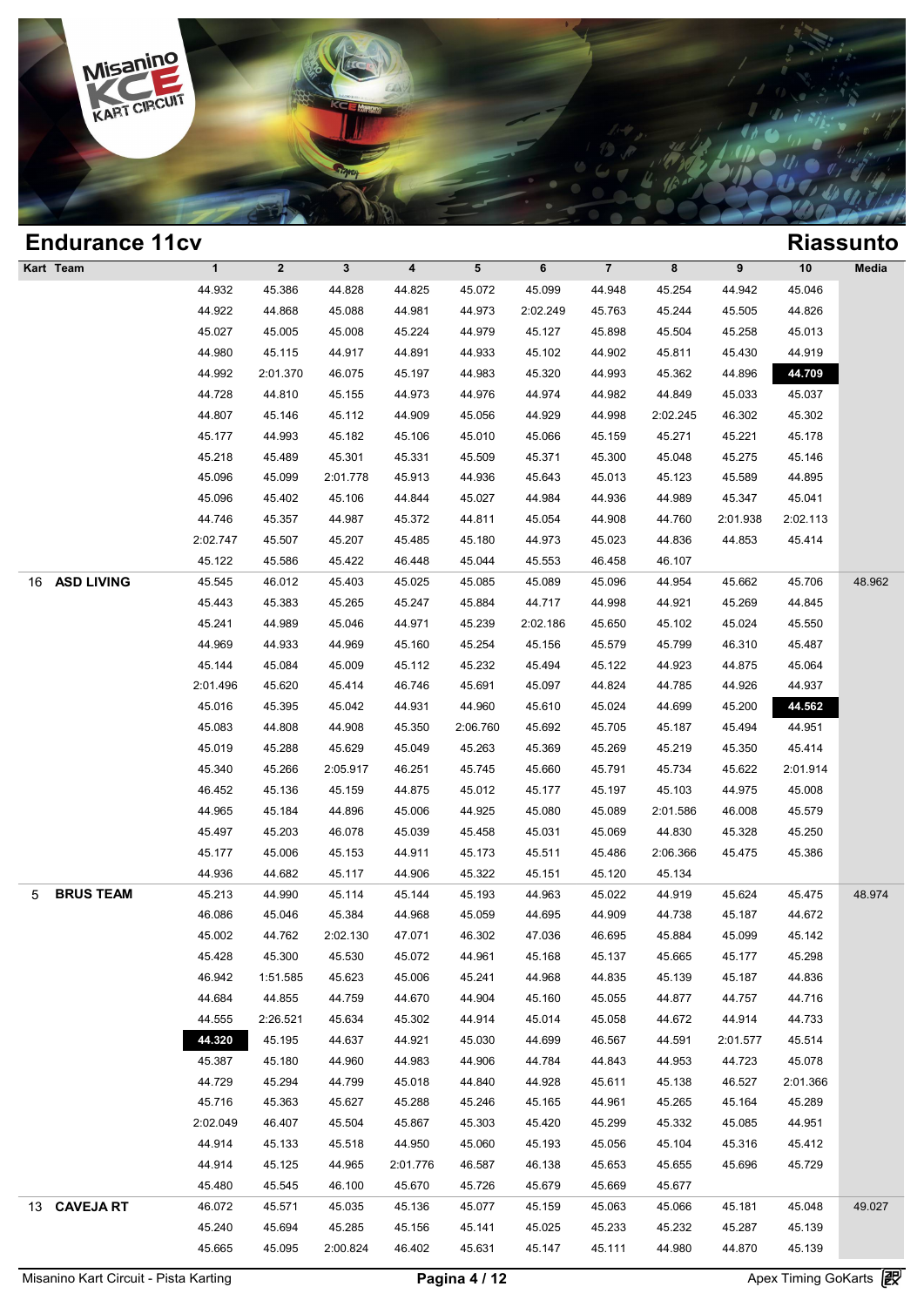

| <b>Endurance 11cv</b>    |              |              |              |                         |          |          |                |          |          |          | <b>Riassunto</b> |
|--------------------------|--------------|--------------|--------------|-------------------------|----------|----------|----------------|----------|----------|----------|------------------|
| Kart Team                | $\mathbf{1}$ | $\mathbf{2}$ | $\mathbf{3}$ | $\overline{\mathbf{4}}$ | 5        | 6        | $\overline{7}$ | 8        | 9        | $10$     | Media            |
|                          | 44.837       | 44.828       | 45.126       | 45.362                  | 45.837   | 45.827   | 45.986         | 45.628   | 45.108   | 45.012   |                  |
|                          | 45.056       | 44.866       | 44.999       | 45.853                  | 45.181   | 45.235   | 44.994         | 44.837   | 2:00.850 | 46.611   |                  |
|                          | 45.636       | 45.707       | 45.491       | 46.514                  | 45.928   | 45.660   | 45.386         | 45.212   | 45.270   | 45.292   |                  |
|                          | 45.416       | 45.480       | 2:01.026     | 46.760                  | 46.129   | 45.313   | 45.171         | 45.413   | 45.151   | 45.311   |                  |
|                          | 45.659       | 45.801       | 45.876       | 45.262                  | 45.302   | 45.514   | 45.312         | 45.711   | 45.350   | 45.397   |                  |
|                          | 45.399       | 45.457       | 45.448       | 45.407                  | 2:13.087 | 45.833   | 45.172         | 45.017   | 45.051   | 44.911   |                  |
|                          | 45.040       | 45.107       | 44.989       | 44.889                  | 45.146   | 45.502   | 44.972         | 45.274   | 44.974   | 44.990   |                  |
|                          | 45.391       | 45.199       | 45.603       | 45.143                  | 45.103   | 45.186   | 45.417         | 44.994   | 2:01.684 | 46.589   |                  |
|                          | 45.374       | 45.032       | 44.966       | 45.164                  | 45.134   | 45.158   | 44.976         | 45.465   | 45.142   | 45.330   |                  |
|                          | 45.249       | 2:01.871     | 47.136       | 46.523                  | 45.410   | 45.317   | 46.489         | 45.560   | 45.324   | 45.598   |                  |
|                          | 45.362       | 45.537       | 45.551       | 2:02.111                | 45.831   | 44.985   | 44.985         | 45.053   | 45.103   | 45.012   |                  |
|                          | 44.911       | 45.319       | 44.993       | 44.959                  | 44.980   | 44.769   | 45.052         | 45.202   |          |          |                  |
| <b>PAGANEDO RT</b><br>11 | 45.831       | 45.137       | 45.042       | 44.998                  | 45.295   | 45.148   | 45.216         | 44.917   | 45.196   | 45.527   | 49.740           |
|                          | 45.471       | 45.374       | 45.532       | 44.983                  | 45.141   | 44.816   | 44.965         | 44.964   | 45.080   | 45.066   |                  |
|                          | 45.347       | 45.624       | 1:30.201     | 2:18.777                | 46.244   | 46.274   | 45.144         | 44.850   | 45.176   | 44.808   |                  |
|                          | 44.788       | 45.413       | 44.906       | 45.454                  | 44.841   | 45.148   | 45.091         | 44.779   | 45.298   | 44.849   |                  |
|                          | 45.227       | 45.137       | 44.710       | 44.804                  | 45.166   | 45.045   | 45.075         | 45.085   | 2:02.972 | 47.025   |                  |
|                          | 46.175       | 45.991       | 45.827       | 46.148                  | 46.136   | 46.476   | 2:01.443       | 46.533   | 45.144   | 45.381   |                  |
|                          | 45.132       | 45.033       | 44.830       | 45.511                  | 45.119   | 45.094   | 44.949         | 44.752   | 45.510   | 44.652   |                  |
|                          | 45.278       | 45.124       | 44.779       | 45.126                  | 45.014   | 45.120   | 45.119         | 44.887   | 44.969   | 44.817   |                  |
|                          | 45.921       | 2:48.058     | 48.352       | 45.801                  | 45.417   | 45.321   | 45.345         | 45.189   | 45.425   | 45.171   |                  |
|                          | 45.085       | 45.079       | 44.835       | 46.172                  | 45.206   | 45.117   | 45.188         | 45.209   | 45.146   | 46.297   |                  |
|                          | 45.258       | 45.199       | 2:01.767     | 46.031                  | 45.501   | 45.501   | 45.125         | 44.972   | 45.234   | 45.200   |                  |
|                          | 45.598       | 45.089       | 45.060       | 45.011                  | 44.923   | 45.005   | 45.007         | 45.155   | 45.135   | 2:02.304 |                  |
|                          | 46.243       | 45.600       | 45.579       | 45.213                  | 45.094   | 45.570   | 45.567         | 45.319   | 45.059   | 45.353   |                  |
|                          | 45.359       | 45.348       | 2:01.757     | 45.963                  | 45.176   | 45.605   | 45.793         | 44.999   | 45.646   | 45.392   |                  |
|                          | 46.120       | 44.987       | 45.454       | 45.633                  | 44.743   | 45.138   |                |          |          |          |                  |
| <b>TEAM COYOTE</b><br>12 | 46.699       | 45.716       | 45.095       | 45.309                  | 45.241   | 45.022   | 45.117         | 45.472   | 45.099   | 45.101   | 49.160           |
|                          | 46.002       | 45.052       | 45.372       | 45.104                  | 45.294   | 45.246   | 45.428         | 45.552   | 45.362   | 45.411   |                  |
|                          | 2:02.949     | 46.323       | 45.468       | 45.275                  | 45.474   | 45.425   | 45.275         | 45.547   | 45.684   | 45.543   |                  |
|                          | 45.684       | 45.177       | 45.490       | 45.458                  | 45.231   | 2:03.466 | 46.449         | 45.395   | 45.405   | 44.999   |                  |
|                          | 45.417       | 45.593       | 45.235       | 45.294                  | 45.202   | 45.228   | 45.852         | 45.009   | 45.095   | 44.924   |                  |
|                          | 45.085       | 44.980       | 45.362       | 45.328                  | 45.649   | 45.544   | 45.278         | 45.617   | 2:03.395 | 46.078   |                  |
|                          | 45.130       | 45.091       | 45.217       | 45.310                  | 45.442   | 45.192   | 45.081         | 45.376   | 45.078   | 44.970   |                  |
|                          | 44.793       | 44.890       | 45.077       | 45.584                  | 45.534   | 46.861   | 45.253         | 45.148   | 45.106   | 45.225   |                  |
|                          | 45.764       | 45.033       | 45.275       | 2:03.088                | 46.722   | 46.333   | 46.252         | 45.296   | 45.067   | 45.506   |                  |
|                          | 45.810       | 46.421       | 2:01.731     | 46.063                  | 44.860   | 45.509   | 46.036         | 45.600   | 45.238   | 44.932   |                  |
|                          | 44.783       | 44.725       | 44.803       | 44.736                  | 44.959   | 44.993   | 45.172         | 45.195   | 44.842   | 44.870   |                  |
|                          | 44.797       | 44.776       | 44.633       | 44.956                  | 45.039   | 44.931   | 45.066         | 44.595   | 2:01.603 | 46.883   |                  |
|                          | 45.809       | 46.067       | 45.189       | 56.927                  | 46.360   | 45.861   | 45.745         | 45.541   | 45.591   | 45.399   |                  |
|                          | 45.433       | 45.593       | 45.907       | 2:02.740                | 46.291   | 45.779   | 45.725         | 45.472   | 45.328   | 45.123   |                  |
|                          | 45.340       | 45.166       | 45.223       | 45.474                  | 45.903   | 45.665   | 45.051         |          |          |          |                  |
| LO SCIAMANO DI OV<br>3   | 49.519       | 45.791       | 47.456       | 46.110                  | 45.447   | 45.716   | 45.231         | 46.389   | 45.251   | 45.461   | 49.240           |
|                          | 46.101       | 45.386       | 45.616       | 45.977                  | 45.672   | 45.541   | 45.454         | 2:02.424 | 47.233   | 45.484   |                  |
|                          | 45.197       | 45.145       | 45.249       | 45.144                  | 45.000   | 44.932   | 44.806         | 44.995   | 44.922   | 44.871   |                  |
|                          | 45.044       | 44.917       | 45.245       | 45.123                  | 44.930   | 2:01.469 | 48.594         | 46.794   | 47.143   | 48.182   |                  |
|                          | 46.379       | 46.663       | 46.380       | 45.895                  | 47.131   | 46.297   | 46.387         | 2:00.983 | 45.687   | 45.172   |                  |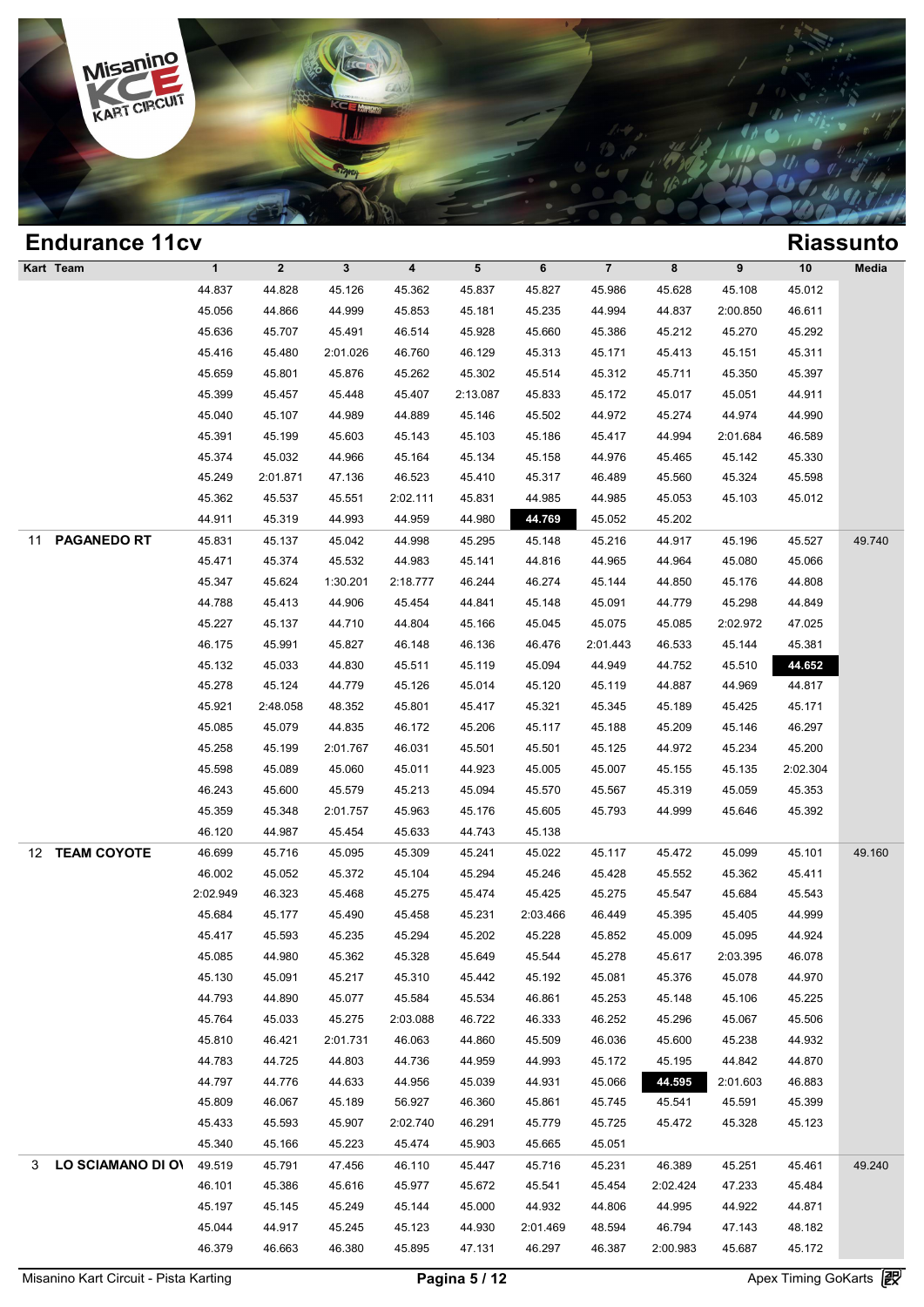

| <b>Endurance 11cv</b>   |              |              |          |          |          |        |                |        |          |          | <b>Riassunto</b> |
|-------------------------|--------------|--------------|----------|----------|----------|--------|----------------|--------|----------|----------|------------------|
| Kart Team               | $\mathbf{1}$ | $\mathbf{2}$ | 3        | 4        | 5        | 6      | $\overline{7}$ | 8      | 9        | 10       | Media            |
|                         | 44.890       | 44.708       | 44.778   | 44.844   | 44.970   | 44.997 | 45.290         | 46.488 | 45.131   | 45.168   |                  |
|                         | 45.106       | 45.024       | 44.767   | 2:02.710 | 47.773   | 46.298 | 46.809         | 46.196 | 45.329   | 46.784   |                  |
|                         | 45.754       | 45.269       | 45.310   | 45.389   | 45.195   | 46.365 | 45.923         | 45.369 | 2:02.980 | 45.604   |                  |
|                         | 45.217       | 45.238       | 45.029   | 44.923   | 45.738   | 45.347 | 45.156         | 44.894 | 44.976   | 45.166   |                  |
|                         | 44.822       | 44.917       | 45.033   | 44.762   | 45.652   | 44.833 | 45.167         | 45.026 | 44.846   | 45.430   |                  |
|                         | 45.170       | 2:03.073     | 46.866   | 45.777   | 45.673   | 45.686 | 46.269         | 46.127 | 45.521   | 45.752   |                  |
|                         | 45.591       | 45.721       | 45.756   | 45.652   | 45.479   | 45.358 | 45.423         | 45.816 | 45.709   | 45.696   |                  |
|                         | 45.619       | 45.900       | 2:02.296 | 45.863   | 45.302   | 45.297 | 45.319         | 45.352 | 45.173   | 45.090   |                  |
|                         | 45.161       | 45.022       | 45.229   | 45.073   | 45.074   | 45.242 | 45.008         | 45.078 | 45.354   | 45.181   |                  |
|                         | 45.251       | 45.213       | 45.630   | 45.445   | 45.215   | 45.256 | 46.268         |        |          |          |                  |
| <b>TEAM ERRANI</b><br>8 | 47.208       | 47.123       | 46.291   | 45.912   | 45.431   | 45.514 | 45.752         | 45.407 | 45.586   | 45.890   | 49.392           |
|                         | 45.467       | 46.562       | 45.552   | 45.633   | 45.336   | 45.646 | 46.452         | 46.435 | 2:12.629 | 47.070   |                  |
|                         | 45.635       | 45.836       | 45.636   | 45.426   | 45.209   | 45.193 | 45.378         | 45.690 | 45.469   | 45.478   |                  |
|                         | 45.145       | 46.105       | 45.397   | 45.407   | 45.297   | 45.246 | 45.180         | 45.632 | 2:02.760 | 46.416   |                  |
|                         | 45.862       | 46.018       | 46.444   | 46.220   | 45.642   | 46.140 | 45.674         | 46.268 | 2:02.118 | 46.072   |                  |
|                         | 45.264       | 45.287       | 45.265   | 45.091   | 45.091   | 45.082 | 45.134         | 45.154 | 44.946   | 44.934   |                  |
|                         | 44.919       | 45.348       | 45.139   | 44.979   | 45.109   | 45.065 | 45.313         | 44.940 | 45.186   | 45.064   |                  |
|                         | 45.020       | 45.142       | 45.011   | 45.050   | 2:01.623 | 46.837 | 46.162         | 47.056 | 45.872   | 45.729   |                  |
|                         | 45.901       | 45.854       | 45.839   | 45.843   | 46.408   | 46.048 | 45.848         | 46.217 | 2:09.421 | 46.086   |                  |
|                         | 45.624       | 45.135       | 45.418   | 45.224   | 45.256   | 44.999 | 45.227         | 45.054 | 45.144   | 45.292   |                  |
|                         | 45.118       | 45.053       | 45.226   | 45.212   | 44.964   | 45.096 | 45.061         | 44.921 | 45.815   | 45.115   |                  |
|                         | 45.256       | 44.684       | 45.179   | 44.943   | 2:02.260 | 46.806 | 46.265         | 45.923 | 46.567   | 46.188   |                  |
|                         | 45.629       | 55.359       | 46.194   | 45.759   | 46.278   | 45.822 | 2:02.395       | 45.615 | 45.405   | 45.193   |                  |
|                         | 44.952       | 45.200       | 45.140   | 45.324   | 44.865   | 44.897 | 45.202         | 45.479 | 44.970   | 45.606   |                  |
|                         | 45.806       | 45.342       | 45.138   | 45.702   | 45.292   | 45.048 | 44.943         |        |          |          |                  |
| <b>PANAREA</b><br>10    | 47.644       | 46.158       | 47.288   | 46.162   | 46.267   | 46.075 | 46.221         | 46.221 | 46.575   | 46.271   | 49.893           |
|                         | 46.545       | 46.681       | 46.321   | 46.953   | 46.664   | 46.296 | 46.759         | 47.009 | 46.864   | 2:04.511 |                  |
|                         | 47.350       | 46.104       | 45.938   | 45.451   | 45.744   | 46.147 | 46.730         | 46.448 | 45.778   | 46.214   |                  |
|                         | 45.772       | 45.766       | 45.981   | 45.674   | 46.441   | 47.003 | 46.670         | 46.400 | 46.405   | 2:04.659 |                  |
|                         | 46.431       | 45.880       | 45.612   | 45.462   | 45.755   | 45.725 | 45.300         | 45.601 | 45.701   | 46.271   |                  |
|                         | 46.205       | 46.306       | 46.100   | 45.332   | 45.682   | 46.012 | 45.274         | 45.824 | 45.831   | 46.381   |                  |
|                         | 46.232       | 2:02.877     | 47.056   | 45.734   | 45.972   | 45.044 | 45.296         | 45.196 | 44.998   | 45.037   |                  |
|                         | 47.384       | 45.342       | 45.358   | 45.158   | 45.416   | 45.336 | 46.089         | 46.090 | 45.515   | 45.711   |                  |
|                         | 2:15.835     | 46.289       | 45.922   | 45.590   | 46.402   | 46.067 | 45.411         | 45.664 | 45.407   | 45.285   |                  |
|                         | 46.213       | 45.579       | 45.473   | 45.750   | 45.236   | 45.588 | 45.937         | 45.504 | 45.471   | 45.670   |                  |
|                         | 2:00.618     | 46.795       | 45.973   | 45.619   | 46.169   | 45.948 | 46.433         | 45.578 | 45.736   | 46.506   |                  |
|                         | 45.531       | 45.856       | 45.878   | 45.830   | 45.969   | 46.094 | 46.028         | 46.228 | 45.629   | 45.562   |                  |
|                         | 2:16.670     | 47.484       | 46.244   | 45.991   | 46.179   | 46.503 | 45.700         | 45.569 | 45.950   | 45.696   |                  |
|                         | 45.847       | 45.640       | 45.600   | 2:04.489 | 46.348   | 45.785 | 45.879         | 45.787 | 45.301   | 45.589   |                  |
|                         | 45.846       | 45.757       | 45.587   | 45.403   | 45.802   |        |                |        |          |          |                  |
| 15 TREBBIA TEAM         | 47.147       | 45.546       | 45.578   | 45.862   | 46.058   | 45.548 | 45.504         | 45.698 | 45.781   | 45.706   | 50.322           |
|                         | 45.794       | 45.808       | 46.408   | 45.927   | 46.363   | 45.345 | 46.513         | 46.556 | 45.775   | 45.472   |                  |
|                         | 2:06.294     | 47.046       | 46.351   | 46.206   | 45.915   | 46.737 | 46.765         | 46.075 | 46.840   | 46.510   |                  |
|                         | 45.796       | 46.515       | 46.275   | 46.194   | 46.351   | 47.067 | 46.369         | 46.489 | 45.886   | 45.926   |                  |
|                         | 2:06.821     | 47.086       | 46.417   | 46.406   | 45.962   | 46.186 | 45.558         | 45.654 | 45.850   | 45.691   |                  |
|                         | 45.927       |              |          |          |          |        |                |        |          |          |                  |
|                         |              | 46.081       | 45.411   | 45.874   | 46.090   | 45.331 | 45.459         | 46.973 | 47.699   | 46.458   |                  |
|                         | 45.870       | 45.501       | 1:50.971 | 46.303   | 45.550   | 46.168 | 45.730         | 45.940 | 45.652   | 45.362   |                  |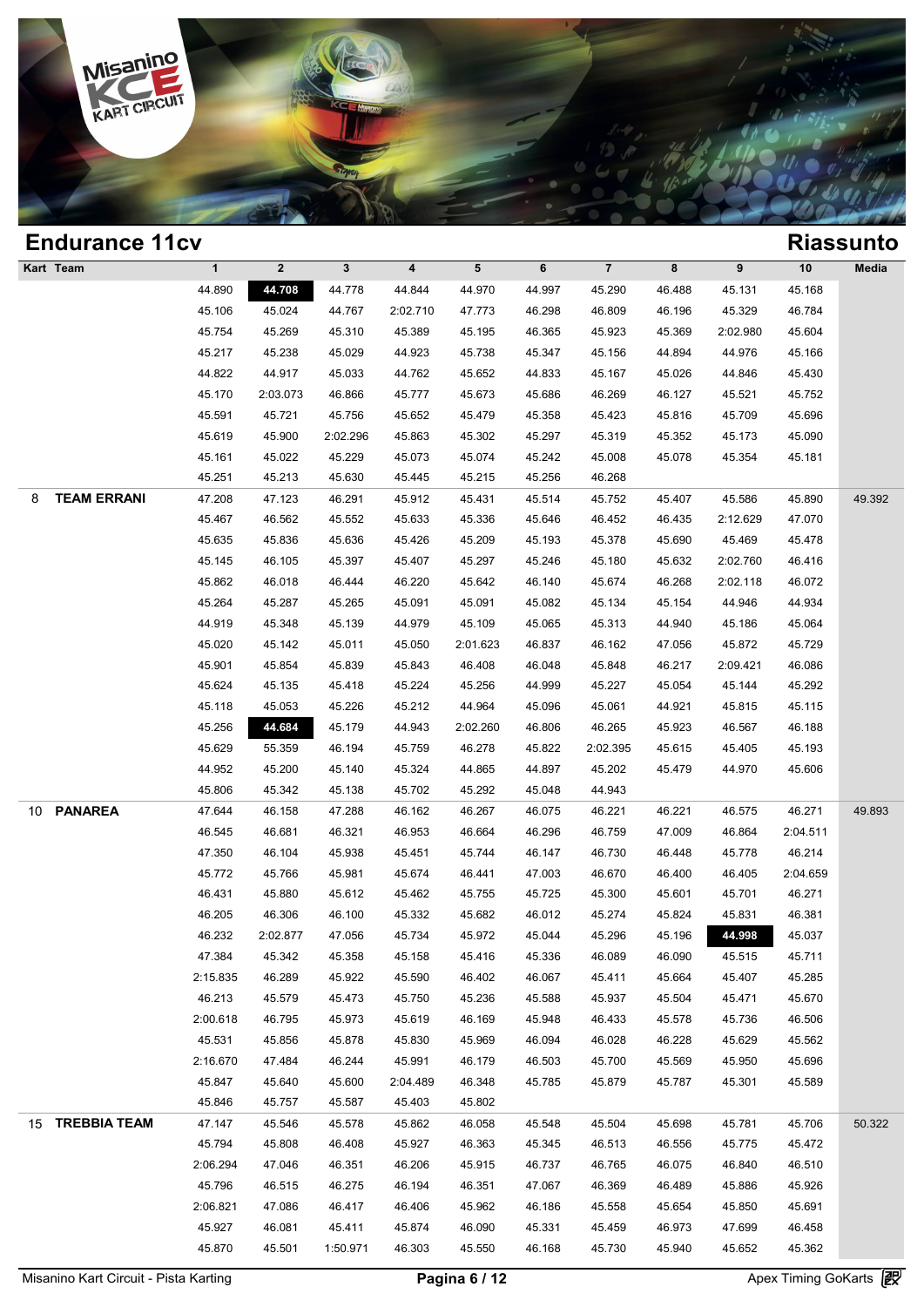

## **Endurance 11cv Riassunto Kart Team 1 2 3 4 5 6 7 8 9 10 Media 1**<br>
45.499 45.887 45.628 45.670 47.467 45.553 45.684 46.042 45.334 46.202<br>
46.343 423.199 45.994 45.693 45.687 45.884 36.684 46.042 45.334 46.202 1 2 3 4 5 6 7 8 9 10 Med<br>45.499 45.887 45.628 45.670 47.467 45.553 45.684 46.042 45.334 46.202<br>46.342 1:32.199 45.994 45.603 45.867 45.530 2:35.398 47.113 46.633 45.883<br>46.075 45.938 46.378 46.572 46.572 46.541 47.552 46.0 1 2 3 4 5 6 7 8 9 10 Med<br>45.499 45.887 45.628 45.670 47.467 45.553 45.684 46.042 45.334 46.202<br>46.342 1:32.199 45.994 45.603 45.867 45.530 2:35.398 47.113 46.633 45.883<br>46.075 45.938 46.378 46.517 45.709 46.161 46.772 46.5 45.499 45.887 45.628 45.670 47.467 45.553 45.684 46.042 45.334 46.202<br>46.342 1:32.199 45.994 45.603 45.867 45.530 2:35.398 47.113 46.633 45.883<br>46.075 45.938 46.378 46.517 45.709 46.161 46.772 46.541 47.552 46.093<br>45.766 4 46.342 1:32.199 45.994 45.603 45.867 45.530 2:35.398 47.113 46.633 45.883<br>46.075 45.938 46.378 46.517 45.709 46.161 46.772 46.541 47.552 46.093<br>45.766 45.829 46.388 45.889 46.155 46.158 46.134 2:07.840 46.846 46.265<br>45.664 46.075 45.938 46.378 46.517 45.709 46.161 46.772 46.541 47.552 46.093<br>45.766 45.829 46.388 45.889 46.155 46.158 46.134 2:07.840 46.846 46.265<br>45.664 46.353 45.184 45.519 45.953 45.342 45.237 44.912 2:04.606 46.054<br>45.238 4 45.766 45.829 46.388 45.889 46.155 46.158 46.134 2:07.840 46.846 46.265<br>45.664 46.353 45.184 45.519 45.953 45.342 45.237 44.912 2:04.606 46.054<br>45.238 45.182 46.068 45.436 45.098 45.375 45.493 45.379 45.667 45.423<br>45.518 2 46.664 46.353 45.184 45.519 45.9<br>45.238 45.182 46.068 45.436 45.09<br>45.518 2:05.607 46.372 45.983 46.2<br>46.130 45.799 45.832 46.094 4 **3ZERO3** 46.966 48.137 47.321 47.595 46.882 47.777 46.579 46.115 47.172 46.508 50.265 46.130 2:05.607 46.372 45.983 46.215 45.715 45.902 46.006 45.679 45.834<br>46.130 45.799 45.832 46.094<br>46.966 48.137 47.321 47.595 46.882 47.777 46.579 46.115 47.172 46.508 50.2<br>45.988 46.352 46.541 45.815 46.708 46.509 46.12 46.130 45.799 45.832 46.094<br>46.966 48.137 47.321 47.595 46.882 47.777 46.579 46.115 47.172 46.508 50.2<br>45.988 46.352 46.541 45.815 46.708 46.509 46.122 46.227 2:04.049 46.808<br>46.083 45.614 45.861 46.037 45.931 46.083 46.03 46.966 48.137 47.321 47.595 46.882 47.777 46.579 46.115 47.172 46.508 50.2<br>45.988 46.352 46.541 45.815 46.708 46.509 46.122 46.227 2:04.049 46.808<br>46.083 45.614 45.861 46.037 45.931 46.083 46.031 46.195 45.485 45.464<br>45.46 46.888 46.352 46.541 45.815 46.708 46.509 46.122 46.227 2:04.049 46.808<br>46.083 45.614 45.861 46.037 45.931 46.083 46.031 46.195 45.485 45.464<br>45.464 45.760 46.835 46.621 46.492 46.359 46.283 46.435 46.981 46.897<br>46.656 46.5 46.083 45.614 45.861 46.037 45.931 46.083 46.031 46.195 45.485 45.464 45.464 45.296 45.880 45.954 45.603 46.310 2:05.555 48.683 47.822 46.882 48.156 45.760 46.835 46.621 46.492 46.359 46.283 46.435 46.97<br>46.656 46.525 46.40 46.872 46.872 200.020 47.182 47.182 47.182 46.876 46.876 46.865 46.865 46.865 46.865 46.855 46.401 46.419 2:03.227 47.594 47.099 45.989 46.754 45.934 46.872 45.648 45.851 46.766 46.956 46.525 46.981 47.282 46.872 47.694 47. 48.156 45.760 46.835 46.621 46.492 46.359 46.283 46.435 46.981 46.897<br>46.656 46.525 46.401 46.419 2:03.227 47.594 47.099 45.989 46.754 45.934<br>46.872 45.648 45.851 46.766 46.956 46.585 46.515 46.405 46.172 46.005<br>47.346 45. 46.656 46.525 46.401 46.419 2:03.227 47.594 47.099 45.989 46.754 45.934<br>46.872 45.648 45.851 46.766 46.956 46.585 46.515 46.405 46.172 46.005<br>47.346 45.729 2:04.039 47.183 47.123 46.704 46.117 46.571 47.250 46.706<br>46.451 45 46.872 45.648 45.851 46.766 46.956 46.585 46.515 46.405 46.172 46.005<br>47.346 45.729 2:04.039 47.183 47.123 46.704 46.117 46.571 47.250 46.706<br>46.451 45.963 46.972 47.201 47.544 46.805 46.574 46.636 46.320 2:04.567<br>46.763 4 47.346 45.729 2:04.039 47.183 47.123 46.704 46.117 46.571 47.250 46.706<br>46.451 45.963 46.972 47.201 47.544 46.805 46.574 46.636 46.320 2:04.567<br>46.763 47.206 46.805 46.138 46.212 45.649 45.819 46.160 46.041 46.171<br>46.672 4 46.451 45.963 46.972 47.201 47.544 46.805 46.574 46.636 46.320 2:04.567<br>46.763 47.206 46.805 46.138 46.212 45.649 45.819 46.160 46.041 46.171<br>46.672 46.116 45.727 45.629 45.669 45.771 2:03.034 47.203 48.323 46.149<br>46.536 4 46.763 47.206 46.805 46.138 46.212 45.649 45.819 46.160 46.041 46.171<br>46.672 46.116 45.727 45.629 45.669 45.771 2:03.034 47.203 48.323 46.149<br>46.536 46.906 46.053 45.842 45.903 46.718 47.019 46.667 45.927 47.115<br>46.579 46. 46.672 46.116 45.727 45.629 45.669 45.771 2:03.034 47.203 48.323 46.149<br>46.536 46.906 46.053 45.842 45.903 46.718 47.019 46.667 45.927 47.115<br>46.579 46.379 47.613 46.435 46.383 2:07.289 48.085 46.338 46.555 46.026<br>46.419 4 46.536 46.906 46.053 45.842 45.91<br>46.579 46.379 47.613 46.435 46.31<br>46.419 45.691 46.116 47.279 45.91<br>46.194 45.821 45.920 46.944 2 **TEAM BOTA** 47.784 47.416 45.947 45.520 45.719 45.629 45.954 45.764 **45.166** 45.517 49.352 46.419 45.691 46.116 47.279 45.928 45.795 45.761 45.435 45.970 45.870<br>46.194 45.821 45.920 46.944<br>47.784 47.416 45.947 45.520 45.719 45.629 45.954 45.764 45.166 45.517 49.3<br>45.383 45.948 45.552 46.242 45.713 45.469 45.632 46.194 45.821 45.920 46.944<br>47.784 47.416 45.947 45.520 45.719 45.629 45.954 45.764 45.766 45.517 49.3<br>45.383 45.948 45.552 46.242 45.713 45.469 45.632 45.672 45.405 45.514<br>45.947 2:05.527 47.486 47.266 46.936 46.894 47.634 47.784 47.416 45.947 45.520 45.719 45.629 45.954 45.764 45.166 45.517 49.3<br>45.383 45.948 45.552 46.242 45.713 45.469 45.632 45.672 45.405 45.514<br>45.947 2:05.527 47.486 47.266 46.936 46.894 47.634 47.405 46.137 46.082<br>46.394 46.383 45.948 45.552 46.242 45.713 45.469 45.632 45.672 45.405 45.514<br>45.947 2:05.527 47.486 47.266 46.936 46.894 47.634 47.405 46.137 46.082<br>46.394 47.832 46.156 46.969 47.044 46.176 47.051 2:06.997 46.313 45.760<br>46.004 4 46.947 2:05.527 47.486 47.266 46.936 46.894 47.634 47.405 46.137 46.082<br>46.394 47.832 46.156 46.969 47.044 46.176 47.051 2:06.997 46.313 45.760<br>46.004 46.055 46.178 45.970 45.281 45.751 45.461 45.637 45.455 45.275<br>45.636 4 46.394 47.832 46.156 46.969 47.044 46.176 47.051 2:06.997 46.313 45.760<br>46.004 46.055 46.178 45.970 45.281 45.751 45.461 45.637 45.455 45.275<br>45.636 45.714 45.729 46.736 45.922 45.368 45.273 45.869 47.435 45.502<br>2:04.646 4 46.004 46.055 46.178 45.970 45.281 45.751 45.461 45.637 45.455 45.275<br>45.636 45.714 45.729 46.736 45.922 45.368 45.273 45.869 47.435 45.502<br>46.991 46.993 46.748 46.099 46.464 46.276 46.475 46.655 46.459<br>46.290 46.526 46.345 46.636 45.714 45.729 46.736 45.922 45.368 45.273 45.869 47.435 45.502<br>
46.290 46.526 46.345 46.345 46.591 46.203 46.452 46.504 46.630 2:05.092<br>
46.744 46.287 45.962 46.501 46.067 45.837 46.295 45.867 45.896 45.909<br>
47.126 46.290 46.526 46.993 46.748 46.099 46.464 46.276 46.475 46.565 46.459<br>46.290 46.526 46.345 46.345 46.591 46.203 46.452 46.504 46.630 2:05.092<br>46.744 46.287 45.962 46.501 46.067 45.837 46.295 45.667 45.896 45.909<br>47.136 45 46.290 46.526 46.345 46.345 46.591 46.203 46.452 46.504 46.630 2:05.092<br>46.744 46.287 45.962 46.501 46.067 45.837 46.295 45.667 45.896 45.909<br>47.136 45.928 45.994 45.664 46.154 45.837 45.844 46.469 45.758 46.393<br>45.807 46. 46.744 46.287 45.962 46.501 46.067 45.837 46.295 45.667 45.896 45.909<br>47.136 45.928 45.994 45.664 46.154 45.837 45.844 46.469 45.758 46.393<br>45.807 46.274 45.822 45.819 2:03.996 46.843 46.789 46.244 46.362 46.531<br>45.552 45. 47.136 45.928 45.994 45.664 46.154 45.837 45.844 46.469 45.758 46.393<br>45.807 46.274 45.822 45.819 2:03.996 46.843 46.789 46.244 46.362 46.531<br>45.552 45.809 46.485 46.027 45.774 45.783 46.359 45.941 46.260 46.506<br>45.916 2:0 45.807 46.274 45.822 45.819 2:03.996 46.843 46.789 46.244 46.362 46.531<br>45.552 45.809 46.485 46.027 45.774 45.783 46.359 45.941 46.260 46.506<br>45.916 2:04.070 46.408 45.693 45.782 45.479 45.721 45.971 45.448 45.744<br>45.622 4 45.552 45.809 46.485 46.027 45.774 45.783 46.33<br>45.916 2:04.070 46.408 45.693 45.782 45.479 45.7:<br>45.622 45.432 45.800 45.564 45.763 45.610 45.8<br>45.552 45.496 45.727 45.757 45.578 46.256 14 **MX FOGNANO** 49.152 50.451 51.420 48.506 49.431 48.658 48.678 49.690 48.059 49.338 51.210 45.622 45.432 45.800 45.564 45.763 45.610 45.805 46.039 45.915 45.928<br>45.552 45.496 45.727 45.757 45.578 46.256<br>49.152 50.451 51.420 48.506 49.431 48.658 48.678 49.690 48.059 49.338 51.2<br>48.652 48.396 49.298 48.418 48.261 46.552 46.496 45.727 45.757 45.578 46.256<br>49.152 50.451 51.420 48.506 49.431 48.658 48.678 49.690 48.059 49.338 51.2<br>48.652 48.396 49.298 48.418 48.261 49.374 2:07.757 50.779 47.375 47.027<br>47.532 47.379 47.183 47.516 46.190 46.52 46.396 49.298 48.418 48.261 49.374 2:07.757 50.779 47.375 47.027<br>47.532 47.379 47.183 47.516 46.190 46.613 46.991 46.808 46.629 47.282<br>46.597 46.501 2:07.958 48.390 48.019 49.000 46.963 46.953 47.576 46.651<br>47.111 47 48.652 48.396 49.298 48.418 48.261 49.374 2:07.757 50.779 47.375 47.027<br>47.532 47.379 47.183 47.516 46.190 46.613 46.991 46.808 46.629 47.282<br>46.597 46.501 2:07.958 48.390 48.019 49.000 46.963 46.953 47.576 46.651<br>47.111 4 47.532 47.379 47.183 47.516 46.190 46.613 46.991 46.808 46.629 47.282<br>46.597 46.501 2:07.958 48.390 48.019 49.000 46.963 46.953 47.576 46.651<br>47.111 47.425 46.495 46.981 46.640 47.254 47.428 48.318 48.817 49.032<br>2:07.963 4 46.597 46.501 2:07.958 48.390 48.019 49.000 46.963 46.953 47.576 46.651<br>47.111 47.425 46.495 46.981 46.640 47.254 47.428 48.318 48.817 49.032<br>2:07.963 47.468 46.812 47.981 47.085 46.147 47.372 46.206 46.510 46.174<br>46.605 4 47.111 47.425 46.495 46.981 46.640 47.254 47.428 48.318 48.817 49.032<br>
1.07.963 47.468 46.812 47.981 47.085 46.147 47.372 46.206 46.510 46.174<br>
46.605 47.289 45.935 46.021 46.337 46.229 46.240 46.194 2:12.132 50.175<br>
48.46 48.605 47.468 46.812 47.981 47.085 46.147 47.372 46.206 46.510 46.174<br>46.605 47.289 45.935 46.021 46.337 46.229 46.240 46.194 2:12.132 50.175<br>48.463 49.863 47.501 48.307 48.443 48.109 47.647 47.607 47.845 47.708<br>47.407 46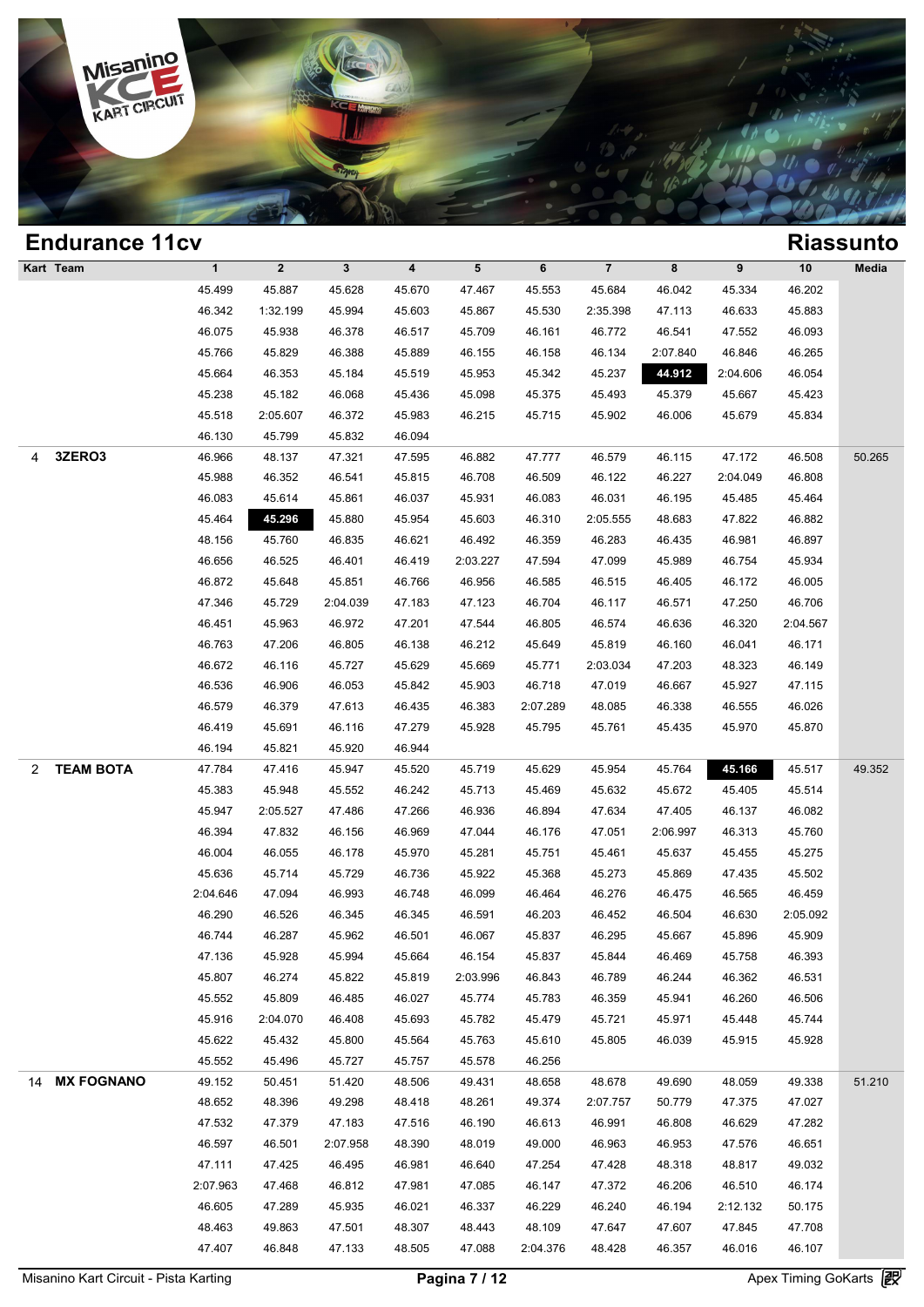

| <b>Endurance 11cv</b>      |   |                |                |                  |                  |                         |                 |               |                                |                        |                       |                     |                       |                  | <b>Riassunto</b>    |
|----------------------------|---|----------------|----------------|------------------|------------------|-------------------------|-----------------|---------------|--------------------------------|------------------------|-----------------------|---------------------|-----------------------|------------------|---------------------|
| Kart Team                  |   | $\mathbf{1}$   |                | $\mathbf{2}$     | $\mathbf{3}$     | $\overline{\mathbf{4}}$ | $5\phantom{.0}$ |               | 6                              | $\overline{7}$         | 8                     | 9                   |                       | 10               | Media               |
|                            |   | 46.744         |                | 47.190           | 46.845           | 47.074                  | 45.908          |               | 46.424                         | 47.458                 | 46.554                | 46.229              |                       | 45.661           |                     |
|                            |   | 46.011         |                | 46.068           | 2:04.275         | 47.274                  | 47.148          |               | 48.158                         | 51.517                 | 46.259                | 47.227              |                       | 46.151           |                     |
|                            |   | 47.704         |                | 46.369           | 46.411           | 46.581                  | 45.824          |               | 45.856                         | 46.120                 | 46.349                | 47.657              |                       | 46.313           |                     |
|                            |   | 2:04.821       |                | 47.259           | 46.177           | 46.762                  | 46.116          |               | 46.626                         | 46.602                 | 45.553                | 45.735              |                       | 46.587           |                     |
|                            |   | 45.702         |                | 45.605           | 45.680           | 46.048                  | 45.607          |               | 46.674                         | 45.650                 | 45.621                | 46.049              |                       | 46.763           |                     |
|                            |   | 46.145         |                |                  |                  |                         |                 |               |                                |                        |                       |                     |                       |                  |                     |
| <b>DOCTOR DRINK</b><br>9   |   | 48.983         |                | 48.424           | 48.465           | 48.717                  | 49.026          |               | 48.481                         | 49.134                 | 48.274                | 48.064              |                       | 48.165           | 51.529              |
|                            |   | 48.190         |                | 53.487           | 49.429           | 47.853                  | 46.719          |               | 47.053                         | 47.266                 | 47.676                | 47.563              |                       | 47.659           |                     |
|                            |   | 2:15.749       |                | 49.007           | 47.517           | 47.004                  | 47.176          |               | 48.120                         | 47.041                 | 47.113                | 47.318              |                       | 47.397           |                     |
|                            |   | 47.181         |                | 46.594           | 47.003           | 46.963                  | 46.859          |               | 46.986                         | 47.189                 | 46.855                | 46.918              |                       | 46.725           |                     |
|                            |   | 47.242         |                | 2:10.846         | 49.302           | 46.282                  | 46.288          |               | 46.259                         | 46.535                 | 46.336                | 47.279              |                       | 47.600           |                     |
|                            |   | 46.271         |                | 46.459           | 46.199           | 47.659                  | 45.900          |               | 47.149                         | 46.144                 | 46.177                | 46.362              |                       | 46.050           |                     |
|                            |   | 46.714         |                | 47.141           | 2:11.408         | 52.852                  | 48.037          |               | 47.374                         | 45.980                 | 45.738                | 47.576              |                       | 46.117           |                     |
|                            |   | 46.033         |                | 46.337           | 47.329           | 46.177                  | 46.017          |               | 46.763                         | 46.820                 | 46.789                | 46.861              |                       | 47.003           |                     |
|                            |   | 2:10.221       |                | 47.921           | 47.804           | 47.287                  | 47.048          |               | 47.062                         | 47.618                 | 47.348                | 46.448              |                       | 47.732           |                     |
|                            |   | 46.971         |                | 46.513           | 47.018           | 48.748                  | 47.880          |               | 47.556                         | 47.279                 | 2:11.400              | 47.360              |                       | 46.188           |                     |
|                            |   | 45.666         |                | 45.999           | 46.259           | 46.298                  | 45.958          |               | 46.178                         | 46.365                 | 46.200                | 46.325              |                       | 45.879           |                     |
|                            |   | 46.718         |                | 46.203           | 46.047           | 45.837                  | 46.453          |               | 46.128                         | 46.011                 | 45.644                | 45.867              |                       | 45.871           |                     |
|                            |   | 2:08.650       |                | 49.663           | 48.303           | 47.964                  | 47.234          |               | 49.905                         | 46.870                 | 46.380                | 46.437              |                       | 46.365           |                     |
|                            |   | 2:28.681       |                | 48.240           | 47.786           | 47.175                  | 46.894          |               | 47.838                         | 47.106                 | 48.187                | 47.081              |                       | 47.364           |                     |
| <b>TEAM MALDONADO</b><br>1 |   | 47.412         |                | 46.546           | 46.022           | 46.138                  | 45.946          |               | 46.251                         | 46.269                 | 46.276                | 46.263              |                       | 2:06.976         | 53.110              |
|                            |   | 51.173         |                | 51.196           | 52.301           | 52.512                  | 50.863          |               | 50.636                         | 50.524                 | 51.448                | 50.685              |                       | 49.983           |                     |
|                            |   | 49.920         |                | 50.792           | 51.047           | 51.012                  | 1:07.517        |               | 50.947                         | 1:09.282               | 51.790                | 54.564              |                       | 2:12.998         |                     |
|                            |   | 49.777         |                | 49.005           | 48.458           | 47.465                  | 47.367          |               | 47.348                         | 48.075                 | 47.549                | 46.466              |                       | 47.798           |                     |
|                            |   | 47.850         |                | 47.124           | 48.819           | 48.310                  | 48.552          |               | 47.481                         | 47.898                 | 2:05.115              | 48.769              |                       | 48.807           |                     |
|                            |   | 49.491         |                | 48.019           | 47.861           | 47.631                  | 48.584          |               | 47.001                         | 55.375                 | 47.254                | 47.319              |                       | 47.231           |                     |
|                            |   | 48.943         |                | 48.088           | 52.333           | 47.458                  | 47.232          |               | 51.362                         | 47.285                 | 2:05.264              | 49.447              |                       | 48.452           |                     |
|                            |   | 48.930         |                | 48.466           | 1:37.688         | 48.640                  | 48.081          |               | 48.648                         | 48.403                 | 48.509                | 48.606              |                       | 49.350           |                     |
|                            |   | 48.437         |                | 48.958           | 50.323           | 2:13.714                | 48.768          |               | 47.928                         | 48.739                 | 48.757                | 47.897              |                       | 47.583           |                     |
|                            |   | 47.320         |                | 47.503           | 47.420           | 47.729                  | 47.076          |               | 46.847                         | 46.843                 | 47.088                | 46.915              |                       | 48.487           |                     |
|                            |   | 47.434         |                | 47.782           | 2:04.229         | 47.300                  | 46.790          |               | 45.569                         | 46.127                 | 45.845                | 45.996              |                       | 46.623           |                     |
|                            |   | 45.552         |                | 46.432           | 45.909           | 1:11.500                | 2:08.408        |               | 48.175                         | 47.359                 | 46.696                | 46.061              |                       | 46.107           |                     |
|                            |   | 47.942         |                | 46.319<br>46.870 | 46.783<br>47.220 | 46.726                  | 48.293          |               | 46.177                         | 46.661                 | 47.726                | 46.225              |                       | 46.748           |                     |
|                            |   | 46.440         |                |                  |                  | 48.775                  | 46.557          |               | 47.097                         |                        |                       |                     |                       |                  |                     |
| Tabella dei giri           |   |                |                |                  |                  |                         |                 |               |                                |                        |                       |                     |                       |                  |                     |
| Giro 1                     | 6 | $13_{0.2}$     | 16             | $\frac{5}{1.4}$  | 11               | $^{12}_{0.6}$           | $8_{1.5}$       | $^{15}_{0.3}$ | $_{0.3}^{2}$                   | $^{10}_{0.4}$          | $_{0.6}^{\mathbf{3}}$ | $\frac{4}{0.2}$     | $\underset{5.5}{9}$   | $1_{0.3}$        | $^{14}_{0.7}$       |
| Giro 2                     | 6 | 13             | 0.4<br>16      | 5                | 0.4<br>11        | 12                      | 15              | 8             | 10                             | 3                      |                       | 4                   | 1                     | 9                | 14                  |
|                            |   | 0.5            | 0.9            | 0.4              | 0.6              | 1.2                     | 1.8             | 1.1           | 0.2                            | 0.3                    | $^{2}_{0.4}$          | 2.0                 | 4.2                   | 1.5              | 3.1                 |
| Giro 3                     | 6 | 13<br>0.6      | 16<br>1.3      | 5<br>0.1         | 11<br>0.5        | $12 \atop 1.3$          | $15 \over 2.2$  | 8<br>1.9      | $_{0.7}^{2}$                   | 10<br>$0.\overline{5}$ | 3<br>0.4              | $\frac{4}{2.4}$     | $\mathbf{1}$<br>2.9   | $\frac{9}{3.9}$  | $14_{6.0}$          |
| Giro 4                     | 6 | 13             | 16             | 5                | 11               | $12 \atop 1.6$          | $15 \over 2.8$  | 8             | $^{2}_{0.3}$                   | $10^{11}_{1.1}$        | $_{0.4}^{3}$          | $\frac{4}{3.9}$     | $\mathbf{1}$          | $9$ $6.5$        | $14$ <sub>5.8</sub> |
| Giro 5                     | 6 | 0.6<br>13      | 1.1<br>16      | 0.2<br>5         | 0.3<br>11        | 12                      | 15              | 1.9<br>8      | $\overline{\mathbf{c}}$        | 3                      | 10                    | $\overline{4}$      | 1.5<br>$\mathbf{1}$   | 9                | 14                  |
|                            |   | 0.7            | $1.2$          | 0.3              | 0.4              | 1.5                     | 3.6             | 1.3           | 0.6                            | 1.3                    | 0.3                   | 4.9                 | 0.5                   | 9.6              | 6.2                 |
| Giro 6                     | 6 | 13<br>0.9      | 16<br>1.1      | 5<br>0.2         | 11<br>0.6        | 12<br>1.4               | 15<br>4.1       | 8<br>1.2      | $\overline{\mathbf{c}}$<br>0.7 | 3<br>1.4               | 10<br>0.7             | $\mathbf{1}$<br>5.6 | $\overline{4}$<br>0.9 | 9<br>10.9        | 14<br>6.4           |
| Giro 7                     | 6 | 13             | 16             | 5                | 11               | 12                      | 15              | 8             | $\overline{\mathbf{c}}$        | 3                      | 10                    | $\mathbf{1}$        | 4                     | 9                | 14                  |
| Giro 8                     | 6 | 0.9            | 1.1            | 0.1              | 0.8              | 1.3                     | 4.5             | 1.5           | 0.9                            | 0.7                    | $1.7$                 | 5.7<br>$\mathbf{1}$ | 1.2                   | 13.4             | 5.9                 |
|                            |   | $13 \atop 1.1$ | $16 \atop 1.0$ | $\frac{5}{0.1}$  | $^{11}_{0.8}$    | $12 \atop 1.9$          | $15$<br>4.7     | $8_{1.2}$     | $^{2}_{1.2}$                   | 3/1.3                  | $10^{10}_{1.5}$       | 5.7                 | $\frac{4}{1.1}$       | $\frac{9}{15.6}$ | $14 \atop 7.4$      |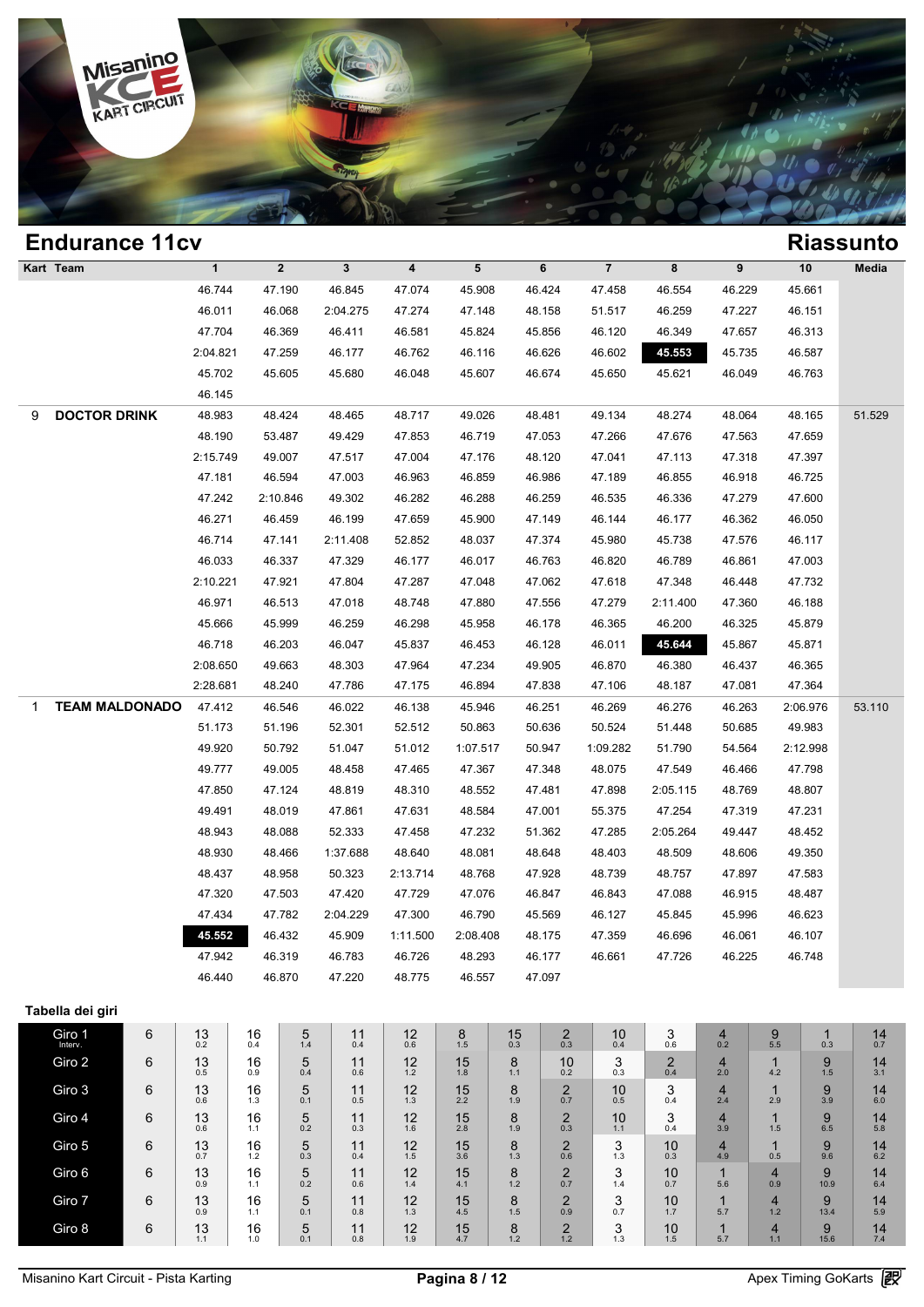

| Giro 9  | 6 | 13<br>1.1 | 16<br>1.5  | 5<br>0.0    | 11<br>0.4  | 12<br>1.8              | 15<br>5.4              | 8<br>1.0              | $\overline{c}$<br>0.8 | 3<br>1.4                       | 10<br>2.9             | $\mathbf{1}$<br>5.4             | $\overline{4}$<br>2.0 | 9<br>16.5           | 14<br>7.4            |  |
|---------|---|-----------|------------|-------------|------------|------------------------|------------------------|-----------------------|-----------------------|--------------------------------|-----------------------|---------------------------------|-----------------------|---------------------|----------------------|--|
| Giro 10 | 6 | 13<br>0.9 | 5<br>2.0   | 16<br>0.1   | 11<br>0.3  | 12<br>1.3              | 15<br>6.0              | 8<br>$1.2$            | 2<br>0.4              | 3<br>1.3                       | 10<br>3.7             | $\overline{4}$<br>7.7           | 9<br>18.1             | 14<br>8.5           | 1<br>51.6            |  |
| Giro 11 | 6 | 13<br>1.2 | 16<br>2.3  | 11<br>0.3   | 5<br>0.1   | 12<br>1.8              | 15<br>5.8              | 8<br>0.9              | 2<br>0.4              | 3<br>2.0                       | 10<br>4.1             | $\overline{4}$<br>7.1           | 9<br>20.3             | 14<br>9.0           | $\mathbf{1}$<br>54.2 |  |
| Giro 12 | 6 | 13<br>1.5 | 16<br>2.0  | 5<br>0.1    | 11<br>0.2  | 12<br>1.6              | 15<br>6.6              | $\overline{2}$<br>1.4 | 8<br>0.2              | 3<br>1.3                       | 10<br>5.4             | $\overline{4}$<br>6.8           | 9<br>27.5             | 14<br>3.9           | $\mathbf{1}$<br>57.0 |  |
| Giro 13 | 6 | 13<br>2.0 | 16<br>2.0  | 5<br>0.2    | 11<br>0.3  | 12<br>1.4              | 15<br>7.6              | $^{2}_{0.5}$          | 8<br>0.2              | 3<br>1.3                       | 10<br>6.1             | $\overline{4}$<br>7.0           | 9<br>30.4             | 14<br>3.8           | $\mathbf{1}$<br>1:00 |  |
| Giro 14 | 6 | 13<br>2.3 | 16<br>2.1  | 5<br>0.0    | 11<br>0.3  | 12<br>1.5              | 15<br>8.4              | 8<br>0.5              | 2<br>0.3              | 3<br>1.3                       | 10<br>7.1             | $\overline{4}$<br>5.9           | 9<br>32.4             | 14<br>4.3           | 1<br>1:04            |  |
| Giro 15 | 6 | 13<br>2.4 | 5<br>2.0   | 11<br>0.4   | 16<br>0.3  | 12<br>1.3              | 8<br>9.0               | 15<br>0.5             | $\overline{2}$<br>0.2 | 3<br>$1.2$                     | 10<br>8.1             | $\overline{4}$<br>5.9           | 9<br>32.4             | 14<br>5.9           | 1<br>1:06            |  |
| Giro 16 | 6 | 13<br>2.3 | 5<br>1.7   | 11<br>0.5   | 16<br>0.2  | 12<br>1.8              | 8<br>9.4               | 15<br>0.2             | $\overline{2}$<br>0.3 | 3<br>1.3                       | 10<br>8.8             | $\overline{4}$<br>6.1           | 9<br>33.0             | 14<br>8.2           | 1<br>1:07            |  |
| Giro 17 | 6 | 13<br>2.6 | 5<br>1.4   | 11<br>0.6   | 16<br>0.2  | 12<br>2.3              | $\overline{2}$<br>10.2 | 8<br>0.2              | 15<br>0.2             | 3<br>0.6                       | 10<br>10.1            | $\overline{4}$<br>5.5           | 9<br>34.1             | 1<br>1:19           | 14<br>9.2            |  |
| Giro 18 | 6 | 13<br>2.6 | 5<br>0.9   | 11<br>0.8   | 16<br>0.2  | 12<br>2.9              | $\overline{2}$<br>10.3 | 8<br>0.9              | 15<br>0.3             | 10<br>11.3                     | $\frac{4}{4.7}$       | 9<br>35.5                       | 3<br>24.8             | 1<br>58.3           | 14<br>8.5            |  |
| Giro 19 | 6 | 13<br>2.9 | 5<br>0.8   | 11<br>0.7   | 16<br>0.4  | 12<br>3.0              | $\overline{2}$<br>10.4 | 15<br>1.7             | 10<br>12.3            | 9<br>41.0                      | 3<br>24.5             | 8<br>8.4                        | $\overline{4}$<br>7.8 | $\mathbf 1$<br>45.4 | 14<br>5.2            |  |
| Giro 20 | 6 | 13<br>3.0 | 5<br>0.3   | 11<br>1.1   | 16<br>0.2  | 12<br>3.6              | $\overline{2}$<br>10.5 | 15<br>$1.7$           | 9<br>55.6             | 3<br>22.3                      | 8<br>10.0             | 10<br>3.3                       | $\overline{4}$<br>4.2 | 1<br>48.6           | 14<br>2.3            |  |
| Giro 21 | 6 | 5<br>3.4  | 13<br>0.2  | 11<br>1.1   | 16<br>0.1  | $\overline{2}$<br>14.8 | 12<br>1:06             | 3<br>12.4             | 15<br>3.0             | 8<br>7.4                       | 10<br>5.0             | $\overline{4}$<br>2.9           | 9<br>49.6             | 14<br>2.7           | $\mathbf{1}$<br>0.0  |  |
| Giro 22 | 6 | 5<br>3.3  | 13<br>0.6  | 16<br>$1.2$ | 11<br>0.5  | 12<br>1:22             | 3<br>11.2              | $\overline{2}$<br>1.4 | 15<br>3.5             | 8<br>6.1                       | 10<br>5.3             | $\overline{4}$<br>2.4           | 9<br>53.0             | 14<br>1.1           | $\mathbf{1}$<br>3.4  |  |
| Giro 23 | 6 | 16<br>5.1 | 11<br>45.6 | 13<br>28.9  | 5<br>0.6   | 12<br>7.8              | 3<br>11.0              | $\overline{2}$<br>3.6 | 15<br>2.4             | 8<br>5.4                       | 10<br>5.6             | 4<br>2.4                        | 9<br>54.6             | 14<br>0.8           | $\mathbf{1}$<br>7.3  |  |
| Giro 24 | 6 | 16<br>5.1 | 13<br>1:16 | 5<br>1.3    | 12<br>6.0  | 3<br>10.9              | $\overline{2}$<br>5.7  | 15<br>1.3             | 8<br>4.6              | 10<br>5.6                      | $\overline{4}$<br>3.0 | 11<br>24.6                      | 9<br>31.0             | 14<br>1.3           | $\mathbf{1}$<br>10.8 |  |
| Giro 25 | 6 | 16<br>5.4 | 13<br>1:16 | 5<br>2.0    | 12<br>5.1  | 3<br>10.4              | $\overline{2}$<br>7.7  | 15<br>0.3             | 8<br>3.9              | 10<br>6.2                      | $\overline{4}$<br>3.1 | 11<br>24.9                      | 9<br>31.9             | 14<br>0.3           | $\mathbf{1}$<br>32.1 |  |
| Giro 26 | 6 | 13<br>4.7 | 16<br>0.6  | 5<br>3.2    | 12<br>3.5  | 3<br>9.9               | $\overline{2}$<br>9.6  | 15<br>0.2             | 8<br>2.4              | 10<br>7.1                      | $\overline{4}$<br>3.1 | 11<br>25.1                      | 14<br>32.6            | 9<br>1.1            | $\mathbf{1}$<br>35.3 |  |
| Giro 27 | 6 | 13<br>4.0 | 16<br>1.1  | 5<br>4.3    | 12<br>2.1  | 3<br>9.5               | 15<br>11.8             | 2<br>0.6              | 8<br>0.3              | 10<br>8.5                      | $\overline{4}$<br>2.4 | 11<br>24.2                      | 14<br>34.5            | 9<br>1.1            | $\mathbf{1}$<br>57.5 |  |
| Giro 28 | 6 | 13<br>3.8 | 16<br>1.2  | 5<br>5.0    | 12<br>1.8  | 3<br>8.9               | 15<br>12.9             | 8<br>0.6              | 2<br>1.3              | 10<br>7.9                      | $\overline{4}$<br>2.1 | 11<br>22.8                      | 14<br>36.4            | 9<br>1.4            | $\mathbf{1}$<br>1:02 |  |
| Giro 29 | 6 | 13<br>3.1 | 16<br>1.4  | 5<br>5.1    | 12<br>2.4  | 3<br>8.1               | 8<br>14.1              | 15<br>0.6             | $\overline{2}$<br>1.2 | 10<br>7.6                      | $\overline{4}$<br>1.8 | 11<br>22.5                      | 14<br>37.9            | 9<br>2.1            | $\mathbf{1}$<br>1:09 |  |
| Giro 30 | 6 | 13<br>3.4 | 16<br>1.8  | 5<br>4.7    | 12<br>2.8  | 3<br>7.5               | 8<br>14.7              | 15<br>1.7             | $\overline{2}$<br>0.8 | 10<br>7.7                      | $\overline{4}$<br>1.1 | 11<br>21.9                      | 14<br>40.3            | 9<br>2.3            | $\mathbf 1$<br>2:35  |  |
| Giro 31 | 6 | 13<br>3.3 | 16<br>1.9  | 5<br>5.2    | 12<br>3.0  | 3<br>6.8               | 8<br>14.8              | 15<br>2.3             | $\overline{2}$<br>1.4 | 10<br>7.1                      | $\overline{4}$<br>0.8 | 11<br>21.2                      | 14<br>42.1            | 9<br>2.8            | 1<br>2:37            |  |
| Giro 32 | 6 | 13<br>3.1 | 16<br>2.1  | 5<br>5.5    | 12<br>2.9  | 3<br>6.6               | 8<br>16.0              | 15<br>2.7             | $\overline{2}$<br>2.7 | 10<br>5.0                      | $\overline{4}$<br>0.3 | 11<br>21.3                      | 14<br>43.2            | 9<br>2.9            | 1<br>2:40            |  |
| Giro 33 | 6 | 13<br>3.2 | 16<br>1.9  | 5<br>6.1    | 12<br>2.8  | 3<br>6.3               | 8<br>16.1              | 15<br>3.6             | $\overline{2}$<br>2.6 | 10<br>4.8                      | $\overline{4}$<br>0.2 | 11<br>20.4                      | 9<br>48.3             | 14<br>1:17          | $\mathbf{1}$<br>1:23 |  |
| Giro 34 | 6 | 13<br>3.3 | 16<br>1.7  | 5<br>6.0    | 12<br>3.2  | 3<br>6.0               | 8<br>16.4              | 15<br>4.4             | $\frac{2}{3.4}$       | 10<br>3.5                      | 4<br>0.5              | 11<br>19.9                      | 9<br>49.8             | 14<br>1:19          | $\mathbf{1}$<br>1:22 |  |
| Giro 35 | 6 | 13<br>4.2 | 16<br>1.1  | 5<br>5.7    | 12<br>3.5  | 3<br>5.7               | 8<br>16.8              | 15<br>5.5             | $\overline{c}$<br>4.1 | $\overline{4}$<br>2.6          | 10<br>0.3             | 11<br>18.8                      | 9<br>51.8             | 14<br>1:20          | 1<br>1:22            |  |
| Giro 36 | 6 | 13<br>4.9 | 16<br>0.4  | 5<br>5.7    | 8<br>26.2  | 15<br>7.3              | $\overline{2}$<br>3.2  | $\overline{4}$<br>2.8 | 10<br>1.0             | 11<br>16.9                     | 12<br>24.3            | 3<br>3.7                        | 9<br>25.6             | 14<br>1:22          | $\mathbf{1}$<br>1:20 |  |
| Giro 37 | 6 | 13<br>5.0 | 16<br>0.0  | 5<br>5.3    | 8<br>26.2  | 15<br>8.5              | $\mathbf 2$<br>3.9     | 10<br>3.4             | 11<br>15.3            | 12<br>25.6                     | 3<br>5.8              | 9<br>24.2                       | $\overline{4}$<br>6.6 | 14<br>1:15          | $\mathbf{1}$<br>1:21 |  |
| Giro 38 | 6 | 13<br>5.1 | 16<br>0.2  | 5<br>5.2    | 8<br>26.2  | 15<br>9.3              | 10<br>7.2              | 11<br>13.7            | 12<br>26.2            | 3<br>$7.2\,$                   | 9<br>24.3             | $\overline{\mathbf{c}}$<br>5.5  | $\overline{4}$<br>2.9 | 14<br>1:13          | $\mathbf{1}$<br>1:22 |  |
| Giro 39 | 6 | 13<br>5.0 | 16<br>1.4  | 5<br>4.0    | 15<br>36.3 | 10<br>7.7              | 11<br>12.6             | 12<br>26.3            | 3<br>9.0              | 8<br>11.6                      | 9<br>12.4             | $\overline{2}$<br>4.8           | $\overline{4}$<br>4.4 | 14<br>1:13          | $\mathbf{1}$<br>1:20 |  |
| Giro 40 | 6 | 13<br>4.9 | 16<br>1.9  | 5<br>3.8    | 15<br>36.9 | 11<br>19.3             | 12<br>26.5             | 3<br>12.2             | 8<br>9.8              | 9<br>12.7                      | $\overline{2}$<br>3.9 | 10<br>1.8                       | $\overline{4}$<br>3.8 | 14<br>1:13          | $\mathbf{1}$<br>1:22 |  |
| Giro 41 | 6 | 13<br>5.0 | 16<br>2.0  | 5<br>5.6    | 11<br>54.5 | 12<br>26.7             | 3<br>13.1              | 8<br>9.3              | 15<br>12.9            | 9<br>1.1                       | $\frac{2}{2.6}$       | $10_{2.2}$                      | $\overline{4}$<br>5.5 | 14<br>1:12          | $\mathbf{1}$<br>1:22 |  |
| Giro 42 | 6 | 13<br>4.8 | 16<br>2.2  | 11<br>1:00  | 5<br>11.8  | 12<br>15.3             | 3<br>14.2              | 8<br>8.7              | 15<br>14.0            | $\frac{2}{2.8}$                | 10<br>2.0             | $\overline{4}$<br>5.4           | 14<br>1:14            | $9$ $_{0.5}$        | $\mathbf{1}$<br>1:22 |  |
| Giro 43 | 6 | 13<br>4.9 | 16<br>2.2  | 11<br>1:00  | 5<br>12.7  | 12<br>14.9             | 3<br>15.3              | 8<br>8.7              | 15<br>14.0            | $\overline{2}$<br>2.6          | 10<br>1.5             | $\overline{4}$<br>6.6           | 14<br>1:13            | 9<br>3.3            | $\mathbf 1$<br>1:21  |  |
| Giro 44 | 6 | 13<br>5.8 | 16<br>1.5  | 11<br>59.7  | 5<br>12.9  | 12<br>15.2             | 3<br>15.9              | 8<br>9.1              | 15<br>14.1            | $\overline{\mathbf{c}}$<br>2.1 | 10<br>0.9             | $\overline{\mathcal{A}}$<br>7.7 | 14<br>1:14            | 9<br>2.6            | $\mathbf{1}$<br>1:23 |  |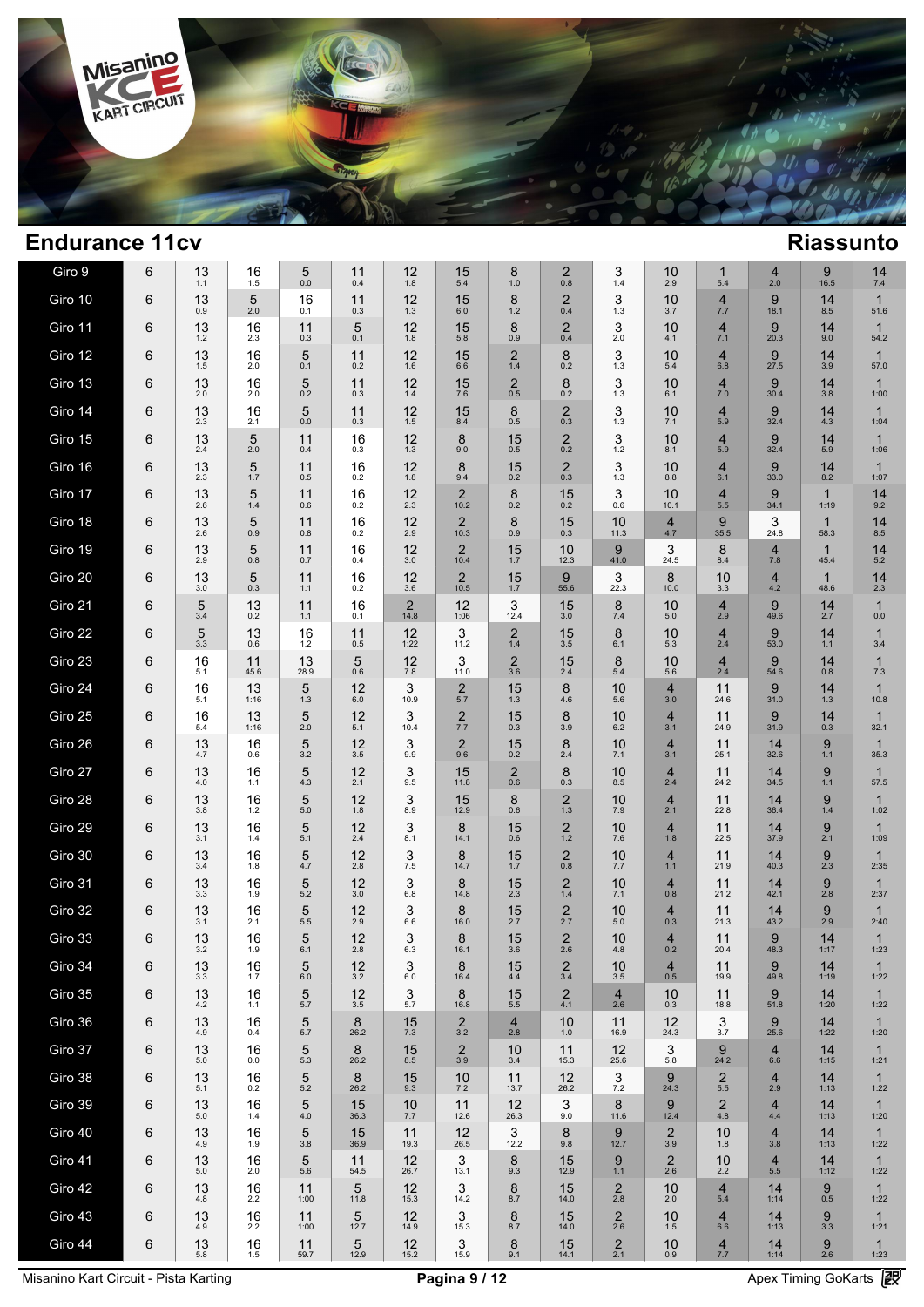

| Giro 45 | 6 | 13<br>6.1  | 16<br>1.5  | 11<br>59.6 | 5<br>13.0              | 12<br>15.1             | 3<br>17.9             | 8<br>7.6               | 15<br>14.5             | 2<br>1.4               | 10<br>1.4              | 4<br>8.5               | 14<br>1:14            | 9<br>2.2   | 1<br>1:25            |  |
|---------|---|------------|------------|------------|------------------------|------------------------|-----------------------|------------------------|------------------------|------------------------|------------------------|------------------------|-----------------------|------------|----------------------|--|
| Giro 46 | 6 | 13<br>6.2  | 16<br>1.8  | 11<br>59.1 | 5<br>12.9              | 12<br>15.4             | 3<br>18.9             | 8<br>7.4               | 15<br>14.5             | $\overline{2}$<br>1.0  | 10<br>1.4              | $\overline{4}$<br>9.1  | 14<br>1:15            | 9<br>$1.2$ | 1<br>1:27            |  |
| Giro 47 | 6 | 13<br>6.3  | 16<br>1.9  | 11<br>59.1 | 5<br>12.7              | 12<br>16.4             | 3<br>19.5             | 8<br>6.7               | 15<br>14.4             | $\overline{2}$<br>0.9  | 10<br>$1.2$            | $\overline{4}$<br>10.1 | 14<br>1:16            | 9<br>0.3   | $\mathbf{1}$<br>1:28 |  |
| Giro 48 | 6 | 13<br>5.3  | 16<br>2.0  | 11<br>59.3 | 5<br>12.7              | 12<br>16.3             | 8<br>27.5             | 15<br>13.8             | $\overline{2}$<br>0.9  | 10<br>1.2              | $\overline{4}$<br>10.9 | 3<br>40.9              | 9<br>35.6             | 14<br>1.5  | $\mathbf 1$<br>2:45  |  |
| Giro 49 | 6 | 16<br>6.8  | 5<br>1:12  | 13<br>1.5  | 12<br>14.6             | 15<br>42.1             | $\overline{2}$<br>0.5 | 10<br>1.4              | 11<br>4.6              | $\overline{4}$<br>7.6  | 3<br>39.6              | 8<br>8.4               | 9<br>28.7             | 14<br>3.1  | 1<br>2:45            |  |
| Giro 50 | 6 | 16<br>6.9  | 5<br>1:12  | 13<br>3.3  | 12<br>13.0             | 15<br>42.8             | 2<br>0.1              | 10<br>2.4              | 11<br>5.3              | $\overline{4}$<br>7.5  | 3<br>37.9              | 8<br>9.3               | 9<br>30.2             | 14<br>4.5  | 1<br>2:45            |  |
| Giro 51 | 6 | 5<br>1:18  | 13<br>4.2  | 16<br>0.3  | 12<br>12.0             | $\overline{2}$<br>43.5 | 15<br>0.1             | 10<br>2.8              | 11<br>5.3              | $\overline{4}$<br>8.0  | 3<br>36.1              | 8<br>9.7               | 9<br>31.2             | 14<br>1:26 | $\mathbf{1}$<br>1:26 |  |
| Giro 52 | 6 | 5<br>2.3   | 13<br>5.1  | 16<br>0.2  | 12<br>11.4             | $\overline{2}$<br>44.3 | 15<br>0.5             | 10<br>3.1              | 11<br>5.0              | $\overline{4}$<br>8.5  | 3<br>34.3              | 8<br>10.3              | 9<br>32.4             | 14<br>1:27 | 1<br>1:27            |  |
| Giro 53 | 6 | 5<br>1.0   | 13<br>5.8  | 16<br>0.2  | 12<br>11.3             | $\overline{2}$<br>44.6 | 15<br>0.2             | 10<br>3.8              | 11<br>4.7              | $\overline{4}$<br>9.1  | 3<br>32.7              | 8<br>10.8              | 9<br>33.3             | 14<br>1:27 | 1<br>1:28            |  |
| Giro 54 | 6 | 5<br>0.5   | 13<br>7.6  | 16<br>0.4  | 12<br>9.9              | 15<br>45.4             | $\overline{2}$<br>0.6 | 10<br>2.6              | 11<br>5.5              | $\overline{4}$<br>9.3  | 3<br>31.1              | 8<br>11.0              | 9<br>35.9             | 14<br>1:28 | 1<br>1:28            |  |
| Giro 55 | 6 | 5<br>0.4   | 13<br>8.7  | 16<br>0.1  | 12<br>9.9              | 15<br>45.8             | $\overline{2}$<br>0.4 | 10<br>2.3              | 11<br>6.0              | 3<br>39.3              | 8<br>11.1              | $\overline{4}$<br>35.9 | 9<br>0.8              | 14<br>1:29 | $\mathbf{1}$<br>1:29 |  |
| Giro 56 | 6 | 5<br>0.2   | 16<br>8.8  | 13<br>0.3  | 12<br>10.0             | 15<br>45.6             | $\overline{2}$<br>0.5 | 10<br>3.0              | 11<br>6.4              | 3<br>37.9              | 8<br>11.2              | $\overline{4}$<br>38.4 | 9<br>0.4              | 14<br>1:28 | $\mathbf 1$<br>1:30  |  |
| Giro 57 | 6 | 5<br>0.3   | 16<br>8.6  | 13<br>0.9  | 12<br>9.9              | 15<br>45.8             | $\overline{c}$<br>0.3 | 10<br>3.0              | 3<br>44.4              | 8<br>11.1              | 11<br>27.1             | 9<br>12.7              | $\overline{4}$<br>0.5 | 14<br>1:29 | $\mathbf 1$<br>1:38  |  |
| Giro 58 | 5 | 6<br>0.1   | 16<br>8.3  | 13<br>1.3  | 12<br>10.3             | $\overline{2}$<br>46.4 | 15<br>0.7             | 10<br>2.2              | 3<br>45.0              | 8<br>9.7               | 11<br>28.5             | 9<br>12.3              | $\overline{4}$<br>0.3 | 14<br>1:29 | $\mathbf 1$<br>1:39  |  |
| Giro 59 | 5 | 6<br>0.2   | 16<br>8.3  | 13<br>1.6  | $\overline{2}$<br>58.8 | 15<br>1.0              | 10<br>0.3             | 12<br>28.1             | 3<br>16.1              | 8<br>9.5               | 11<br>28.7             | 9<br>13.5              | $\overline{4}$<br>0.7 | 14<br>1:29 | 1<br>1:40            |  |
| Giro 60 | 5 | 6<br>0.2   | 16<br>8.6  | 13<br>2.0  | $\overline{2}$<br>59.1 | 15<br>1.9              | 10<br>0.2             | 12<br>27.8             | 3<br>15.2              | 8<br>9.3               | 11<br>29.1             | 9<br>14.2              | $\overline{4}$<br>0.6 | 14<br>1:29 | 1<br>1:41            |  |
| Giro 61 | 5 | 6<br>0.4   | 16<br>8.9  | 13<br>2.4  | 15<br>1:01             | 10<br>0.6              | 12<br>26.7            | 3<br>15.2              | 8<br>9.1               | $\overline{2}$<br>24.9 | 11<br>4.4              | 9<br>15.8              | $\overline{4}$<br>0.7 | 14<br>1:29 | $\mathbf 1$<br>1:43  |  |
| Giro 62 | 6 | 16<br>9.4  | 13<br>2.5  | 15<br>1:01 | 12<br>26.9             | 5<br>0.6               | 3<br>14.5             | 8<br>9.4               | 10<br>26.3             | $\overline{2}$<br>0.3  | 11<br>2.3              | $\overline{4}$<br>17.2 | 9<br>0.7              | 14<br>1:29 | $\mathbf 1$<br>1:44  |  |
| Giro 63 | 6 | 16<br>9.3  | 13<br>1:18 | 12<br>12.7 | 5<br>1.0               | 3<br>13.6              | 8<br>9.8              | 15<br>14.1             | 10<br>14.0             | $^{2}_{0.3}$           | 11<br>0.1              | $\overline{4}$<br>18.2 | 9<br>1:26             | 14<br>4.4  | 1<br>1:50            |  |
| Giro 64 | 6 | 16<br>9.3  | 13<br>1:20 | 12<br>11.2 | 5<br>1.0               | 8<br>23.1              | 15<br>15.5            | 10<br>13.5             | 11<br>0.2              | $\overline{2}$<br>1.0  | 4<br>18.4              | 3<br>19.0              | 14<br>1:10            | 9<br>2.3   | 1<br>1:50            |  |
| Giro 65 | 6 | 16<br>9.3  | 13<br>1:21 | 12<br>10.6 | 5<br>0.5               | 8<br>23.3              | 15<br>15.9            | 11<br>13.3             | 10<br>0.5              | $\overline{2}$<br>1.4  | $\overline{4}$<br>19.3 | 3<br>19.9              | 14<br>1:09            | 9<br>4.0   | $\mathbf 1$<br>1:49  |  |
| Giro 66 | 6 | 16<br>9.9  | 13<br>1:21 | 12<br>10.4 | 5<br>0.3               | 8<br>23.4              | 15<br>17.0            | 11<br>12.2             | 10<br>0.5              | $\overline{2}$<br>2.8  | 4<br>19.4              | 3<br>19.6              | 14<br>1:09            | 9<br>5.1   | 1<br>1:53            |  |
| Giro 67 | 6 | 16<br>10.0 | 13<br>1:21 | 12<br>10.3 | 5<br>0.3               | 8<br>23.6              | 15<br>17.4            | 11<br>11.5             | 10<br>0.8              | $\overline{2}$<br>3.8  | 4<br>19.6              | 3<br>19.9              | 14<br>1:08            | 9<br>4.9   | 1<br>1:54            |  |
| Giro 68 | 6 | 16<br>9.8  | 13<br>1:22 | 5<br>9.9   | 12<br>0.3              | 8<br>23.6              | 15<br>18.4            | 11<br>10.3             | 10<br>1.3              | $\overline{2}$<br>5.1  | 4<br>19.5              | 3<br>19.6              | 14<br>1:08            | 9<br>4.4   | 1<br>3:14            |  |
| Giro 69 | 6 | 16<br>10.0 | 13<br>1:22 | 5<br>9.7   | 12<br>0.5              | 8<br>23.7              | 15<br>18.9            | 11<br>10.1             | 10<br>0.8              | $\overline{2}$<br>6.7  | 4<br>19.1              | 3<br>18.8              | 9<br>1:15             | 14<br>1:20 | 1<br>1:55            |  |
| Giro 70 | 6 | 16<br>9.5  | 13<br>1:22 | 5<br>9.1   | 12<br>0.7              | 8<br>23.8              | 15<br>19.2            | 11<br>9.4              | 10<br>1.1              | $^{2}_{8.1}$           | $\overline{4}$<br>18.7 | 3<br>19.6              | 9<br>1:14             | 14<br>1:24 | 1<br>1:54            |  |
| Giro 71 | 6 | 16<br>9.8  | 13<br>1:23 | 5<br>7.8   | 12<br>1.2              | 8<br>24.0              | 15<br>19.7            | 11<br>9.2              | 10<br>3.2              | $\frac{2}{7.0}$        | $\overline{4}$<br>19.7 | 3<br>18.0              | 9<br>1:15             | 14<br>1:26 | $\mathbf 1$<br>1:54  |  |
| Giro 72 | 6 | 16<br>9.4  | 13<br>1:24 | 5<br>7.2   | 12<br>0.9              | 8<br>24.2              | 15<br>20.4            | 11<br>8.4              | 10<br>3.5              | $\overline{2}$<br>8.2  | $\overline{4}$<br>19.0 | 3<br>17.5              | 9<br>1:16             | 14<br>1:30 | $\mathbf{1}$<br>1:53 |  |
| Giro 73 | 6 | 16<br>9.2  | 13<br>1:25 | 5<br>5.9   | 12<br>1.3              | 8<br>24.2              | 15<br>21.0            | 11<br>7.6              | 10<br>4.0              | $\overline{2}$<br>9.2  | 3<br>35.5              | $\overline{4}$<br>1:01 | 9<br>17.1             | 14<br>1:30 | $\mathbf{1}$<br>2:43 |  |
| Giro 74 | 6 | 16<br>9.7  | 13<br>1:25 | 5<br>5.6   | 12<br>2.0              | 8<br>23.6              | 15<br>21.6            | 11<br>7.0              | 10<br>4.1              | $\overline{2}$<br>10.3 | 3<br>34.5              | $\overline{4}$<br>1:02 | 9<br>16.1             | 14<br>1:32 | $\mathbf{1}$<br>2:43 |  |
| Giro 75 | 6 | 16<br>1:31 | 13<br>3.7  | 5<br>5.3   | 12<br>2.5              | 15<br>47.3             | 11<br>4.6             | 10<br>4.5              | 2<br>11.5              | 8<br>31.7              | 3<br>1.4               | $\overline{4}$<br>1:04 | 9<br>15.0             | 14<br>1:34 | $\mathbf{1}$<br>2:43 |  |
| Giro 76 | 6 | 16<br>1:32 | 13<br>3.5  | 5<br>4.5   | 12<br>4.6              | 15<br>46.0             | 11<br>4.2             | 10<br>4.7              | 2<br>12.4              | 8<br>32.3              | 3<br>0.9               | $\overline{4}$<br>1:05 | 9<br>15.0             | 14<br>1:36 | $\mathbf{1}$<br>2:43 |  |
| Giro 77 | 6 | 16<br>1:32 | 13<br>3.2  | 5<br>5.8   | 12<br>3.3              | 15<br>46.4             | 11<br>3.6             | 10<br>5.7              | $\overline{2}$<br>12.7 | 8<br>32.0              | 3<br>0.7               | $\overline{4}$<br>1:05 | 9<br>15.7             | 14<br>1:36 | $\mathbf{1}$<br>2:44 |  |
| Giro 78 | 6 | 16<br>15.8 | 13<br>3.7  | 5<br>4.7   | 12<br>3.9              | 15<br>47.3             | 11<br>2.4             | 10<br>6.9              | $\overline{2}$<br>13.2 | 3<br>31.6              | 8<br>0.9               | $\overline{4}$<br>1:05 | 9<br>15.9             | 14<br>1:37 | $\mathbf{1}$<br>2:45 |  |
| Giro 79 | 6 | 16<br>15.0 | 13<br>3.5  | 12<br>8.4  | 15<br>47.5             | 11<br>2.1              | 10<br>7.4             | $\overline{2}$<br>14.3 | 5<br>1.0               | 8<br>30.8              | $\overline{4}$<br>1:07 | 3<br>9.1               | 9<br>6.4              | 14<br>1:38 | $\mathbf{1}$<br>2:46 |  |
| Giro 80 | 6 | 16<br>14.6 | 13<br>4.0  | 12<br>8.2  | 15<br>48.5             | 11<br>0.7              | 10<br>8.3             | 5<br>15.2              | 8<br>31.0              | $\overline{2}$<br>47.4 | $\overline{4}$<br>20.5 | 3<br>8.0               | 9<br>7.8              | 14<br>1:39 | $\mathbf{1}$<br>2:47 |  |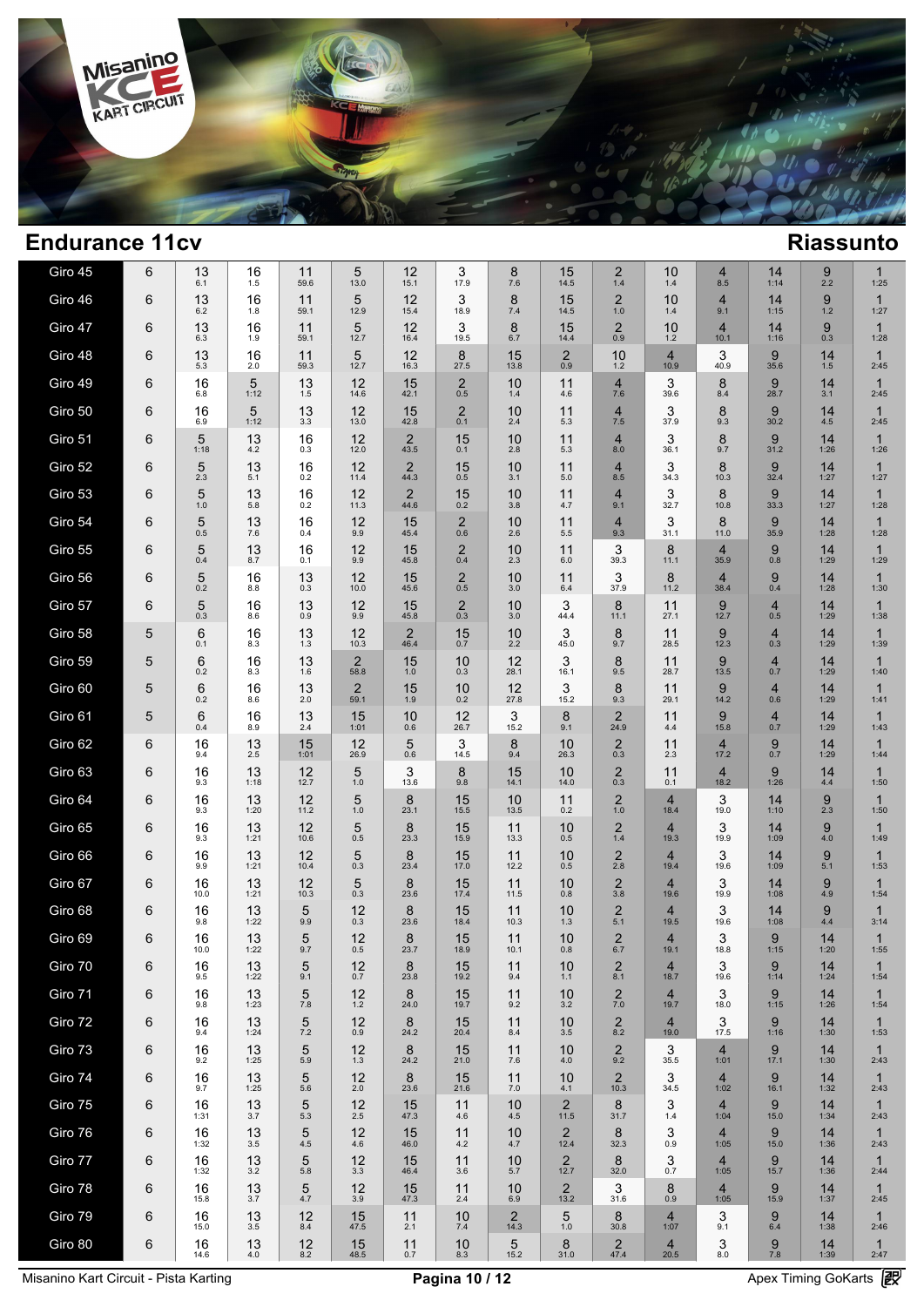

| Giro 81         | 6 | 16<br>14.5 | 13<br>4.4     | 12<br>8.5  | 15<br>49.1 | 11<br>0.3              | 5<br>23.0             | 8<br>31.5              | 10<br>43.7                     | $\overline{2}$<br>4.6  | $\overline{4}$<br>20.2 | 3<br>6.7                        | 9<br>1:32 | 14<br>16.6 | $\mathbf 1$<br>2:48  |  |
|-----------------|---|------------|---------------|------------|------------|------------------------|-----------------------|------------------------|--------------------------------|------------------------|------------------------|---------------------------------|-----------|------------|----------------------|--|
| Giro 82         | 6 | 16<br>14.8 | 13<br>4.5     | 12<br>8.1  | 5<br>1:12  | 15<br>23.6             | 8<br>8.5              | 10<br>44.1             | $\overline{2}$<br>4.6          | 11<br>18.8             | 4<br>1.0               | 3<br>6.0                        | 9<br>1:35 | 14<br>15.6 | 1<br>2:51            |  |
| Giro 83         | 6 | 16<br>15.2 | 13<br>4.3     | 12<br>7.9  | 5<br>1:12  | 15<br>24.7             | 8<br>8.3              | 10<br>44.2             | 2<br>4.6                       | $\overline{4}$<br>20.9 | 11<br>0.3              | 3<br>3.7                        | 9<br>1:38 | 14<br>14.9 | $\mathbf 1$<br>2:54  |  |
| Giro 84         | 6 | 16<br>15.2 | 13<br>4.7     | 5<br>1:19  | 12<br>5.8  | 15<br>19.5             | 8<br>8.6              | 10<br>43.9             | $\overline{2}$<br>5.5          | 11<br>20.5             | 4<br>1.0               | 3<br>1.8                        | 9<br>1:40 | 14<br>16.1 | $\mathbf 1$<br>4:19  |  |
| Giro 85         | 6 | 16<br>15.4 | 5<br>1:24     | 12<br>7.6  | 13<br>0.6  | 15<br>17.9             | 8<br>9.1              | 10<br>43.9             | $\overline{2}$<br>5.2          | 11<br>19.9             | 4<br>3.1               | 3<br>0.0                        | 9<br>1:42 | 14<br>16.1 | 1<br>4:21            |  |
| Giro 86         | 6 | 16<br>15.7 | 5<br>1:23     | 12<br>9.1  | 13<br>0.1  | 15<br>17.6             | 8<br>9.6              | 10<br>43.9             | $\overline{2}$<br>5.0          | 11<br>19.4             | 3<br>3.2               | $\overline{4}$<br>1.4           | 9<br>1:42 | 14<br>1:33 | 1<br>3:04            |  |
| Giro 87         | 6 | 16<br>15.8 | 5<br>1:23     | 13<br>9.7  | 12<br>0.8  | 8<br>27.1              | 10<br>43.5            | $\overline{2}$<br>5.8  | 11<br>18.4                     | 3<br>3.0               | 4<br>2.8               | 15<br>26.0                      | 9<br>1:17 | 14<br>1:34 | $\mathbf 1$<br>3:05  |  |
| Giro 88         | 6 | 16<br>15.8 | 5<br>1:22     | 13<br>9.7  | 12<br>1.1  | 8<br>28.0              | 10<br>42.9            | $\overline{2}$<br>5.8  | 11<br>17.9                     | 3<br>2.7               | 4<br>4.5               | 15<br>26.5                      | 9<br>1:17 | 14<br>1:33 | $\mathbf{1}$<br>3:07 |  |
| Giro 89         | 6 | 16<br>15.9 | 5<br>1:22     | 13<br>10.1 | 12<br>1.1  | 10<br>1:11             | $\overline{2}$<br>6.3 | 11<br>17.5             | 3<br>2.3                       | 4<br>5.9               | 8<br>8.8               | 15<br>17.9                      | 9<br>1:17 | 14<br>1:32 | $\mathbf{1}$<br>3:09 |  |
| Giro 90         | 6 | 16<br>16.1 | 5<br>1:22     | 13<br>9.9  | 12<br>1.7  | 10<br>1:11             | $\overline{2}$<br>7.0 | 11<br>16.7             | 3<br>2.3                       | 8<br>15.7              | 15<br>17.7             | $\overline{4}$<br>51.7          | 9<br>27.3 | 14<br>1:31 | $\mathbf{1}$<br>3:10 |  |
| Giro 91         | 6 | 16<br>16.3 | 5<br>1:21     | 13<br>10.2 | 12<br>2.5  | 10<br>1:11             | $\overline{2}$<br>7.9 | 11<br>14.7             | 3<br>2.0                       | 8<br>16.5              | 15<br>18.2             | 4<br>52.4                       | 9<br>27.5 | 14<br>1:31 | $\mathbf{1}$<br>3:11 |  |
| Giro 92         | 6 | 16<br>16.0 | 5<br>1:21     | 13<br>10.0 | 12<br>3.8  | 10<br>1:10             | $\overline{2}$<br>8.2 | 11<br>13.8             | 3<br>1.8                       | 8<br>16.7              | 15<br>19.0             | 4<br>53.7                       | 9<br>26.8 | 14<br>1:31 | $\mathbf{1}$<br>3:11 |  |
| Giro 93         | 6 | 16<br>1:36 | 5<br>0.3      | 13<br>10.2 | 10<br>1:15 | 12<br>5.5              | $\overline{2}$<br>3.2 | 11<br>12.7             | 3<br>2.0                       | 8<br>17.1              | 15<br>20.0             | $\overline{4}$<br>54.1          | 9<br>27.0 | 14<br>1:31 | $\mathbf{1}$<br>3:12 |  |
| Giro 94         | 6 | 5<br>1:36  | 16<br>0.9     | 13<br>9.1  | 10<br>1:15 | 12<br>5.8              | $\overline{2}$<br>2.8 | 11<br>13.2             | 3<br>0.6                       | 8<br>17.6              | 15<br>21.2             | 4<br>53.7                       | 9<br>29.6 | 14<br>1:29 | $\mathbf{1}$<br>3:12 |  |
| Giro 95         | 6 | 5<br>1:36  | 16<br>1.8     | 13<br>8.5  | 10<br>1:16 | 12<br>5.4              | $\overline{2}$<br>4.1 | 11<br>12.2             | 3<br>1.1                       | 8<br>17.2              | 15<br>21.7             | $\overline{\mathbf{4}}$<br>54.3 | 9<br>31.3 | 14<br>1:27 | $\mathbf{1}$<br>3:14 |  |
| Giro 96         | 6 | 5<br>1:35  | 16<br>2.5     | 13<br>8.4  | 10<br>1:16 | 12<br>5.4              | $\overline{2}$<br>4.4 | 11<br>11.5             | 3<br>0.8                       | 8<br>17.3              | 15<br>22.9             | 4<br>53.7                       | 9<br>33.2 | 14<br>1:26 | $\mathbf 1$<br>3:14  |  |
| Giro 97         | 6 | 5<br>1:35  | 16<br>2.7     | 13<br>7.6  | 10<br>1:17 | 12<br>5.5              | $\overline{2}$<br>4.2 | 11<br>10.8             | 3<br>0.8                       | 8<br>17.4              | 15<br>24.4             | $\overline{\mathbf{4}}$<br>52.8 | 9<br>34.7 | 14<br>1:26 | $\mathbf{1}$<br>3:13 |  |
| Giro 98         | 6 | 5<br>1:35  | 16<br>3.3     | 13<br>7.1  | 10<br>1:17 | 12<br>5.5              | 2<br>5.1              | 11<br>9.6              | 3<br>0.6                       | 8<br>17.4              | 15<br>25.9             | $\overline{4}$<br>52.4          | 9<br>1:59 | 14<br>2.1  | $\mathbf{1}$<br>3:14 |  |
| Giro 99         | 6 | 5<br>1:37  | 16<br>2.4     | 13<br>6.5  | 10<br>1:17 | 12<br>5.3              | $\overline{2}$<br>5.6 | 11<br>9.0              | 3<br>0.3                       | 8<br>17.7              | 15<br>28.3             | $\overline{\mathbf{4}}$<br>50.9 | 9<br>2:01 | 14<br>0.9  | $\mathbf{1}$<br>3:15 |  |
| Giro 100        | 6 | 13<br>1:46 | 5<br>1:07     | 16<br>2.9  | 10<br>8.0  | 12<br>4.6              | 2<br>7.1              | 3<br>8.3               | 11<br>0.5                      | 8<br>17.0              | 15<br>29.1             | $\overline{\mathbf{4}}$<br>51.0 | 9<br>2:01 | 14<br>0.4  | $\mathbf 1$<br>3:17  |  |
| <b>Giro 101</b> | 6 | 13<br>1:46 | 5<br>1:07     | 16<br>3.7  | 12<br>11.0 | $\overline{2}$<br>8.1  | 3<br>7.7              | 11<br>0.6              | 8<br>16.9                      | 15<br>29.7             | 10<br>7.9              | $\overline{4}$<br>43.9          | 9<br>2:00 | 14<br>0.7  | $\mathbf{1}$<br>3:19 |  |
| <b>Giro 102</b> | 6 | 13<br>1:46 | 5<br>1:07     | 16<br>3.4  | 12<br>10.6 | $\overline{2}$<br>9.7  | 11<br>7.3             | 8<br>16.7              | 15<br>30.5                     | 10<br>8.8              | 3<br>20.9              | 4<br>22.3                       | 9<br>2:00 | 14<br>0.8  | $\mathbf 1$<br>3:21  |  |
| <b>Giro 103</b> | 6 | 13<br>30.2 | 5<br>1:07     | 16<br>3.0  | 12<br>10.2 | $\overline{2}$<br>10.7 | 8<br>23.5             | 15<br>31.7             | 10<br>8.4                      | 11<br>19.5             | 3<br>2.3               | $\overline{4}$<br>21.2          | 9<br>2:00 | 14<br>1:18 | $\mathbf 1$<br>3:21  |  |
| <b>Giro 104</b> | 6 | 13<br>29.4 | 5<br>1:08     | 16<br>2.6  | 12<br>10.1 | $\overline{2}$<br>11.8 | 8<br>22.9             | 15<br>32.4             | 10<br>8.2                      | 11<br>19.9             | 3<br>2.0               | $\overline{4}$<br>21.0          | 9<br>2:01 | 14<br>1:19 | 1<br>3:21            |  |
| <b>Giro 105</b> | 6 | 13<br>29.6 | 5<br>1:08     | 16<br>2.3  | 12<br>10.0 | 8<br>34.7              | 15<br>33.6            | 10<br>8.2              | $\overline{2}$<br>14.3         | 11<br>4.9              | 3<br>2.2               | $\overline{4}$<br>21.0          | 9<br>2:01 | 14<br>1:21 | $\mathbf 1$<br>3:20  |  |
| Giro 106        | 6 | 13<br>29.1 | 5<br>1:08     | 16<br>2.3  | 12<br>9.8  | 8<br>34.8              | 15<br>34.6            | 10<br>8.0              | $\overline{2}$<br>15.1         | 11<br>3.6              | $\frac{3}{2.4}$        | $\overline{4}$<br>21.1          | 9<br>2:02 | 14<br>1:23 | $\mathbf{1}$<br>3:18 |  |
| <b>Giro 107</b> | 6 | 13<br>29.5 | 5<br>1:07     | 16<br>2.6  | 12<br>9.8  | 8<br>34.7              | 15<br>35.7            | 10<br>8.3              | $\overline{2}$<br>15.5         | 11<br>1.9              | 3<br>3.5               | $\overline{4}$<br>1:37          | 9<br>45.4 | 14<br>1:28 | $\mathbf{1}$<br>3:12 |  |
| <b>Giro 108</b> | 6 | 13<br>29.4 | 5<br>1:08     | 16<br>2.4  | 12<br>9.9  | 8<br>34.4              | 10<br>44.7            | $\overline{2}$<br>16.2 | 11<br>0.6                      | 3<br>4.7               | 15<br>52.2             | $\overline{4}$<br>46.6          | 9<br>44.3 | 14<br>1:28 | $\mathbf{1}$<br>3:12 |  |
| <b>Giro 109</b> | 6 | 5<br>1:37  | 16<br>2.2     | 13<br>6.2  | 12<br>3.5  | 8<br>35.4              | 10<br>44.6            | 11<br>16.4             | $\overline{2}$<br>0.4          | 3<br>4.5               | 15<br>53.6             | $\overline{4}$<br>48.1          | 9<br>42.4 | 14<br>1:29 | $\mathbf{1}$<br>3:11 |  |
| <b>Giro 110</b> | 6 | 5<br>1:37  | 16<br>1.9     | 13<br>7.8  | 12<br>1.8  | 8<br>35.6              | 10<br>46.0            | 11<br>15.1             | $\frac{2}{1.7}$                | 3<br>3.8               | 15<br>54.1             | $\overline{4}$<br>48.0          | 9<br>42.1 | 14<br>1:29 | $\mathbf{1}$<br>3:11 |  |
| <b>Giro 111</b> | 6 | 16<br>1:39 | 13<br>8.2     | 12<br>1.2  | 8<br>36.1  | 5<br>29.4              | 10<br>16.8            | 11<br>15.1             | $\frac{2}{1.7}$                | 3<br>3.8               | 15<br>54.2             | $\overline{4}$<br>48.9          | 9<br>42.3 | 14<br>1:30 | $\mathbf 1$<br>3:09  |  |
| <b>Giro 112</b> | 6 | 16<br>1:39 | 13<br>8.0     | 12<br>1.0  | 8<br>36.0  | 5<br>31.2              | 10<br>16.2            | 11<br>14.4             | $\overline{\mathbf{c}}$<br>2.4 | 3<br>3.7               | 15<br>54.8             | $\overline{4}$<br>49.4          | 9<br>41.6 | 14<br>1:30 | $\mathbf{1}$<br>3:09 |  |
| <b>Giro 113</b> | 6 | 16<br>1:38 | 13<br>8.1     | 12<br>0.7  | 8<br>36.5  | 5<br>31.5              | 10<br>16.6            | 11<br>13.5             | $\overline{\mathbf{c}}$<br>3.8 | 3<br>3.0               | 15<br>54.2             | $\overline{4}$<br>50.3          | 9<br>41.6 | 14<br>1:30 | $\mathbf{1}$<br>3:08 |  |
| <b>Giro 114</b> | 6 | 16<br>1:39 | 13<br>8.2     | 12<br>0.4  | 8<br>36.5  | 5<br>32.4              | 10<br>16.6            | 11<br>12.7             | $2\phantom{00}$ 4.8            | 3<br>2.6               | 15<br>54.1             | $\overline{4}$<br>50.6          | 9<br>41.5 | 14<br>1:31 | $\mathbf{1}$<br>3:33 |  |
| <b>Giro 115</b> | 6 | 16<br>1:38 | 13<br>8.4     | 12<br>0.3  | 5<br>1:09  | 10<br>17.2             | 11<br>11.7            | $\overline{2}$<br>5.7  | 3<br>2.3                       | 8<br>7.4               | 15<br>47.1             | $\overline{4}$<br>50.6          | 9<br>42.1 | 14<br>1:31 | $\mathbf{1}$<br>4:56 |  |
| Giro 116        | 6 | 16<br>1:39 | 13<br>$8.5\,$ | 12<br>0.1  | 5<br>1:09  | 10<br>17.9             | 11<br>10.6            | $\overline{2}$<br>6.5  | 3<br>1.9                       | 8<br>$8.8\,$           | 15<br>45.7             | $\overline{4}$<br>51.9          | 9<br>41.5 | 14<br>1:30 | $\mathbf{1}$<br>4:58 |  |